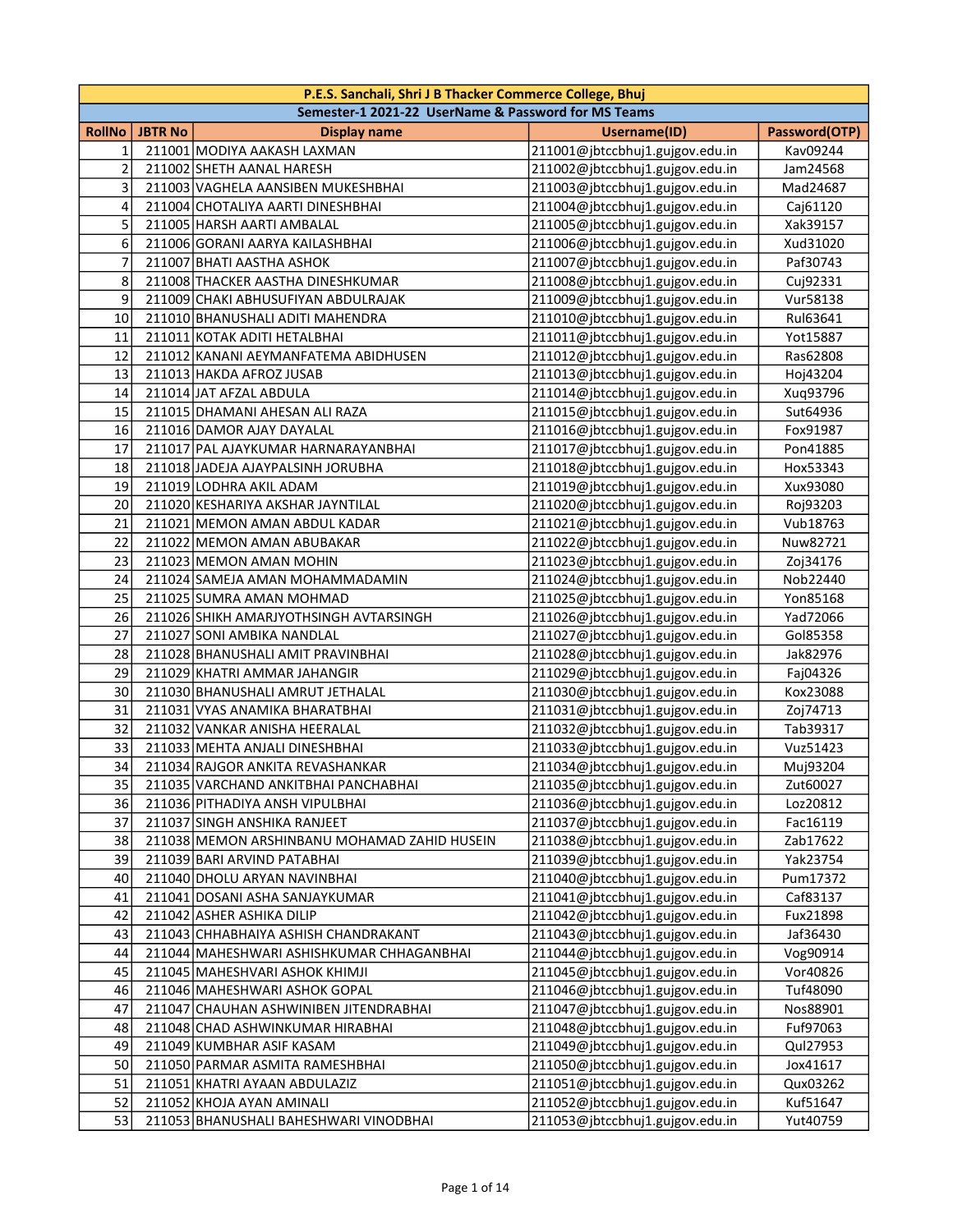|               | P.E.S. Sanchali, Shri J B Thacker Commerce College, Bhuj |                                                     |                                 |               |
|---------------|----------------------------------------------------------|-----------------------------------------------------|---------------------------------|---------------|
|               |                                                          | Semester-1 2021-22 UserName & Password for MS Teams |                                 |               |
| <b>RollNo</b> | <b>JBTR No</b>                                           | <b>Display name</b>                                 | <b>Username(ID)</b>             | Password(OTP) |
| 54            |                                                          | 211054 VARCHAND BALDEVBHAI VELJIBHAI                | 211054@jbtccbhuj1.gujgov.edu.in | Quy92000      |
| 55            |                                                          | 211055 GOSWAMI BANSALGIRI SHEKHARGIRI               | 211055@jbtccbhuj1.gujgov.edu.in | Wad06728      |
| 56            |                                                          | 211056 RABARI BHACHIBEN HIRA                        | 211056@jbtccbhuj1.gujgov.edu.in | Yom76529      |
| 57            |                                                          | 211057 JADEJA BHADRASINH SAMATSINH                  | 211057@jbtccbhuj1.gujgov.edu.in | Kon09475      |
| 58            |                                                          | 211058 CHAVDA BHAGYASHREE MANOJ                     | 211058@jbtccbhuj1.gujgov.edu.in | Nug59824      |
| 59            |                                                          | 211059 SONI BHAKTI PRAVINBHAI                       | 211059@jbtccbhuj1.gujgov.edu.in | Mup30573      |
| 60            |                                                          | 211060 VORA BHAKTI RITESH                           | 211060@jbtccbhuj1.gujgov.edu.in | Ruh55237      |
| 61            |                                                          | 211061 MAHESHWARI BHARAT DHANJI                     | 211061@jbtccbhuj1.gujgov.edu.in | Guy03502      |
| 62            |                                                          | 211062 DAMOR BHARATBHAI DAHYALAL                    | 211062@jbtccbhuj1.gujgov.edu.in | Daq88764      |
| 63            |                                                          | 211063 BRAHMKSHATRIYA BHARGAV TOLARAM               | 211063@jbtccbhuj1.gujgov.edu.in | Sob64927      |
| 64            |                                                          | 211064 SATHVARA BHAVESH KARSHANBHAI                 | 211064@jbtccbhuj1.gujgov.edu.in | Buw81469      |
| 65            |                                                          | 211065 BHANUSHALI BHAVIK DHANJIBHAI                 | 211065@jbtccbhuj1.gujgov.edu.in | Toz82568      |
| 66            |                                                          | 211066 SANGAR BHAVIK MANOJ                          | 211066@jbtccbhuj1.gujgov.edu.in | Rox38378      |
| 67            |                                                          | 211067 ANTHU BHAVINI SHANTILAL                      | 211067@jbtccbhuj1.gujgov.edu.in | Rad07001      |
| 68            |                                                          | 211068 KHOKHAR BHAVNA BHUPENDRABHAI                 | 211068@jbtccbhuj1.gujgov.edu.in | Mok29852      |
| 69            |                                                          | 211069 MANANI BHAVYA DILIPKUMAR                     | 211069@jbtccbhuj1.gujgov.edu.in | Kaz09049      |
| 70            |                                                          | 211070 JETHA BHOOMIBEN DINESHKUMAR                  | 211070@jbtccbhuj1.gujgov.edu.in | Pod05705      |
| 71            |                                                          | 211071 JADEJA BHUMIBA KANAKSINH                     | 211071@jbtccbhuj1.gujgov.edu.in | Yoz74485      |
| 72            |                                                          | 211072 JADEJA BHUMIKABA PRADIPSINH                  | 211072@jbtccbhuj1.gujgov.edu.in | Jaw30492      |
| 73            |                                                          | 211073 JADEJA BRIJRAJSINH BALWANTSINH               | 211073@jbtccbhuj1.gujgov.edu.in | Kon48646      |
| 74            |                                                          | 211074 JADEJA CHANDRADEEPSINH GAJENDRASINH          | 211074@jbtccbhuj1.gujgov.edu.in | Qol70423      |
| 75            |                                                          | 211075 SATAVARA CHETAN BHAGAVANAJI                  | 211075@jbtccbhuj1.gujgov.edu.in | Dar92942      |
| 76            |                                                          | 211076 BHANUSHALI CHIRAG BIPINBHAI                  | 211076@jbtccbhuj1.gujgov.edu.in | Zat49310      |
| 77            |                                                          | 211077 GOR CHIRAG ALPESH                            | 211077@jbtccbhuj1.gujgov.edu.in | Dab26093      |
| 78            |                                                          | 211078 MAKVANA CHIRAGKUMAR KHETSHIBHAI              | 211078@jbtccbhuj1.gujgov.edu.in | Xuf63410      |
| 79            |                                                          | 211079 DANGAR DARSHAN DAMJIBHAI                     | 211079@jbtccbhuj1.gujgov.edu.in | Ruh80727      |
| 80            |                                                          | 211080 NANDA DARSHAN RATANKUMAR                     | 211080@jbtccbhuj1.gujgov.edu.in | Pow88125      |
| 81            |                                                          | 211081 RAJGOR DARSHAN KHARASHANKAR                  | 211081@jbtccbhuj1.gujgov.edu.in | Qoh86617      |
| 82            |                                                          | 211082 THACKER DARSHAN JAGDISH                      | 211082@jbtccbhuj1.gujgov.edu.in | Bal86831      |
| 83            |                                                          | 211083 DHOLU DARSHIL MANSUKH                        | 211083@jbtccbhuj1.gujgov.edu.in | Lob58595      |
| 84            |                                                          | 211084 GOSWAMI DEEP HARESHBHARATHI                  | 211084@jbtccbhuj1.gujgov.edu.in | Zax03199      |
| 85            |                                                          | 211085 PETHANI DEEP PRAKASHBHAI                     | 211085@jbtccbhuj1.gujgov.edu.in | Soy89118      |
| 86            |                                                          | 211086 THACKER DEEP KIRAN                           | 211086@jbtccbhuj1.gujgov.edu.in | Gak21957      |
| 87            |                                                          | 211087 KHETANI DEEPAK KANTILAL                      | 211087@jbtccbhuj1.gujgov.edu.in | Yug89071      |
| 88            |                                                          | 211088 NAKWAL DEEPAK MANGALBHAI                     | 211088@jbtccbhuj1.gujgov.edu.in | Har50971      |
| 89            |                                                          | 211089 MERIYA DEEPAKKUMAR HARIBHAI                  | 211089@jbtccbhuj1.gujgov.edu.in | Nuy18121      |
| 90            |                                                          | 211090 BHADRA DEEPKUMAR HIMATLAL                    | 211090@jbtccbhuj1.gujgov.edu.in | Yol01795      |
| 91            |                                                          | 211091 KATTA DEV DINESHBHAI                         | 211091@jbtccbhuj1.gujgov.edu.in | Sof04673      |
| 92            |                                                          | 211092 GOR DEVANG JITENDRABHAI                      | 211092@jbtccbhuj1.gujgov.edu.in | Hof48485      |
| 93            |                                                          | 211093 VYAS DEVANGI BHARATBHAI                      | 211093@jbtccbhuj1.gujgov.edu.in | Gop12945      |
| 94            |                                                          | 211094 JOSHI DEVANSHI BHARAT                        | 211094@jbtccbhuj1.gujgov.edu.in | Yuc05509      |
| 95            |                                                          | 211095 MEHTA DEVANSHI RAJESH                        | 211095@jbtccbhuj1.gujgov.edu.in | Dur08659      |
| 96            |                                                          | 211096 SHAH DEVANSHI BHARATBHAI                     | 211096@jbtccbhuj1.gujgov.edu.in | Tam44963      |
| 97            |                                                          | 211097 GUSAI DEVENDRAGIRI SURESHGIRI                | 211097@jbtccbhuj1.gujgov.edu.in | Pot17604      |
| 98            |                                                          | 211098 RAJGOR DHAINESH BHARAT                       | 211098@jbtccbhuj1.gujgov.edu.in | Vak25468      |
| 99            |                                                          | 211099 RABARI DHALABHAI RAVA                        | 211099@jbtccbhuj1.gujgov.edu.in | Nuj77401      |
| 100           |                                                          | 211100 KHUNGLA DHARMESH DHANJI                      | 211100@jbtccbhuj1.gujgov.edu.in | Coq69700      |
| 101           |                                                          | 211101 MERIYA DHARMESHBHAI DAMJIBHAI                | 211101@jbtccbhuj1.gujgov.edu.in | Quj99099      |
| 102           |                                                          | 211102 SHAH DHARMI GIRISHKUMAR                      | 211102@jbtccbhuj1.gujgov.edu.in | Koq39230      |
| 103           |                                                          | 211103 PARMAR DHAVAL VASANT                         | 211103@jbtccbhuj1.gujgov.edu.in | Jat57737      |
| 104           |                                                          | 211104 MALIVAD DHAVALKUMAR PARVATSINH               | 211104@jbtccbhuj1.gujgov.edu.in | Doy44925      |
| 105           |                                                          | 211105 CHAUHAN DHIR KIRANBHAI                       | 211105@jbtccbhuj1.gujgov.edu.in | Zum49052      |
| 106           |                                                          | 211106 LIMBANI DHRUV RAMESHBHAI                     | 211106@jbtccbhuj1.gujgov.edu.in | Qax77546      |
|               |                                                          |                                                     |                                 |               |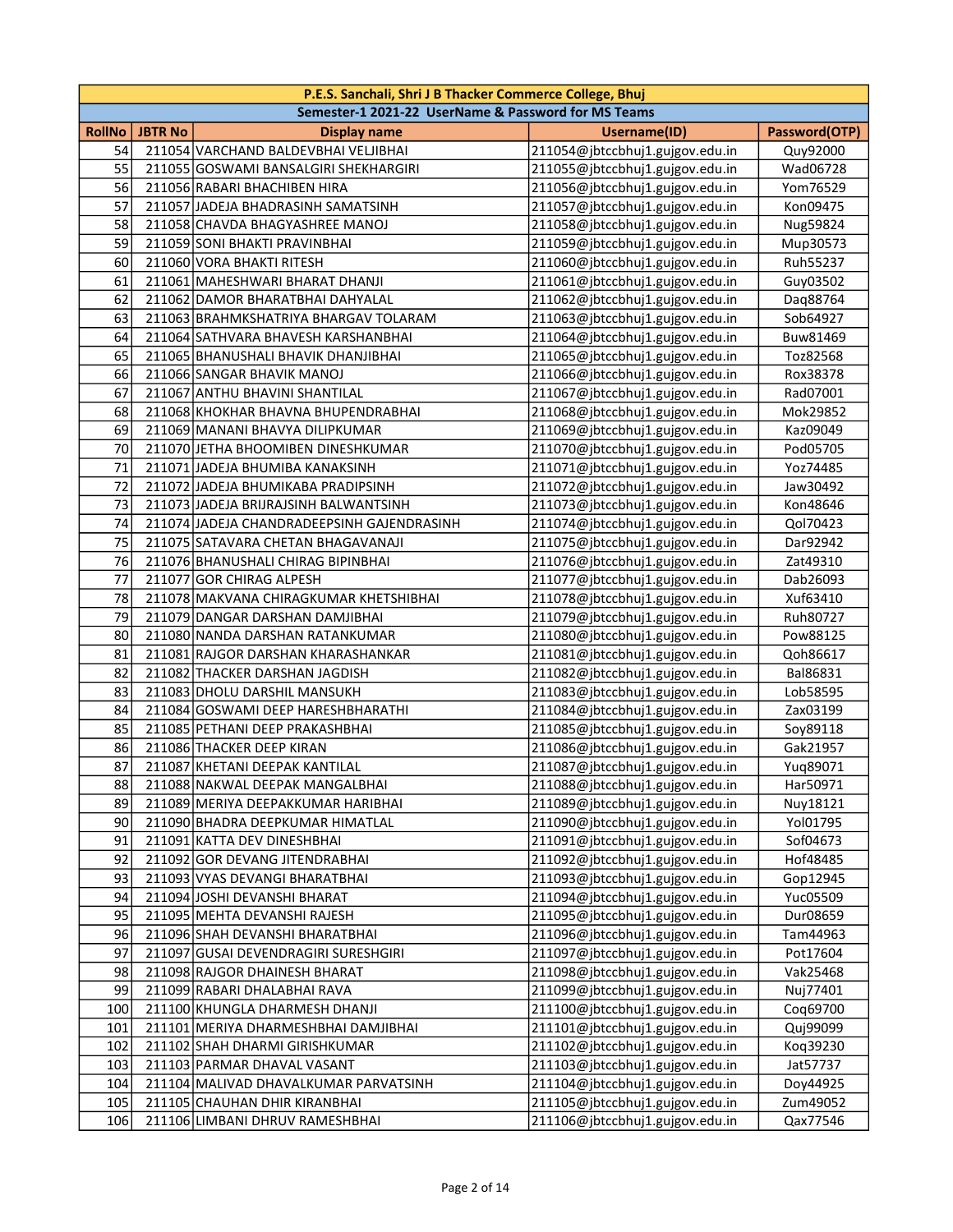|        |                | P.E.S. Sanchali, Shri J B Thacker Commerce College, Bhuj |                                 |               |
|--------|----------------|----------------------------------------------------------|---------------------------------|---------------|
|        |                | Semester-1 2021-22 UserName & Password for MS Teams      |                                 |               |
| RollNo | <b>JBTR No</b> | <b>Display name</b>                                      | Username(ID)                    | Password(OTP) |
| 107    |                | 211107 MAJETHIYA DHRUV NITIN                             | 211107@jbtccbhuj1.gujgov.edu.in | Wuq69776      |
| 108    |                | 211108 UKANI DHRUVI BHARATBHAI                           | 211108@jbtccbhuj1.gujgov.edu.in | Cod33297      |
| 109    |                | 211109 VAGHELA DHRUVI VIRENBHAI                          | 211109@jbtccbhuj1.gujgov.edu.in | Vab54735      |
| 110    |                | 211110 JADEJA DHRUVIBA SURUBHA                           | 211110@jbtccbhuj1.gujgov.edu.in | Sup57982      |
| 111    |                | 211111 PATEL DHRUVIBEN DHANSUKHLAL                       | 211111@jbtccbhuj1.gujgov.edu.in | Goz95621      |
| 112    |                | 211112 SUTHAR DHRUVIK ARVINDBHAI                         | 211112@jbtccbhuj1.gujgov.edu.in | Bok37758      |
| 113    |                | 211113 KOTAK DHRUVKUMAR BHAVESHBHAI                      | 211113@jbtccbhuj1.gujgov.edu.in | Rus31610      |
| 114    |                | 211114 SOMESHWAR DHRUVKUMAR MULJI                        | 211114@jbtccbhuj1.gujgov.edu.in | Goz24363      |
| 115    |                | 211115 JADEJA DHRUVRAJSINH GAJUBHA                       | 211115@jbtccbhuj1.gujgov.edu.in | Val67221      |
| 116    |                | 211116 VAISHNAV DHVANI KISHORBHAI                        | 211116@jbtccbhuj1.gujgov.edu.in | Zol09227      |
| 117    |                | 211117 BADGA DHWANI SANJAY                               | 211117@jbtccbhuj1.gujgov.edu.in | Pug46691      |
| 118    |                | 211118 POKAR DHWANI YASHWANTBHAI                         | 211118@jbtccbhuj1.gujgov.edu.in | Qut94952      |
| 119    |                | 211119 BATTA DIPAK JESA                                  | 211119@jbtccbhuj1.gujgov.edu.in | Poj51474      |
| 120    |                | 211120 MAHESHWARI DIPAK RAMESHBHAI                       | 211120@jbtccbhuj1.gujgov.edu.in | Vuw43520      |
| 121    |                | 211121 MATA DIPAK SATISHBHAI GOPALBHAI                   | 211121@jbtccbhuj1.gujgov.edu.in | Vus63874      |
| 122    |                | 211122 POLAR DIPAK HARKHABHAI                            | 211122@jbtccbhuj1.gujgov.edu.in | Vay54190      |
| 123    |                | 211123 LUHAR DIPAKKUMAR SANJAYBHAI                       | 211123@jbtccbhuj1.gujgov.edu.in | Goy25489      |
| 124    |                | 211124 DANGI DIPALIBEN MUKESHBHAI                        | 211124@jbtccbhuj1.gujgov.edu.in | Kux55857      |
| 125    |                | 211125 GOHIL DIPEEKA KRUSHANAKANT                        | 211125@jbtccbhuj1.gujgov.edu.in | Tot23007      |
| 126    |                | 211126 KHUNGLA DIPTI DAHYA                               | 211126@jbtccbhuj1.gujgov.edu.in | Mar01611      |
| 127    |                | 211127 GOSWAMI DISHA SURESHGIRI                          | 211127@jbtccbhuj1.gujgov.edu.in | Zuh92572      |
| 128    |                | 211128 MALANI DISHANT FALGUN                             | 211128@jbtccbhuj1.gujgov.edu.in | Zug36953      |
| 129    |                | 211129 GAMOT DIVYA MANISHBHAI                            | 211129@jbtccbhuj1.gujgov.edu.in | Vah56851      |
| 130    |                | 211130 MANDALIYA DIVYA JITENDRABHAI                      | 211130@jbtccbhuj1.gujgov.edu.in | Yuh58860      |
| 131    |                | 211131 RANA DIVYARAJSINH RAJENDRASINH                    | 211131@jbtccbhuj1.gujgov.edu.in | Nub67330      |
| 132    |                | 211132 ZALA DIVYRAJSINH MAYURSINH                        | 211132@jbtccbhuj1.gujgov.edu.in | Cux66623      |
| 133    |                | 211133 PANDYA DIXEEBEN NARESHBHAI                        | 211133@jbtccbhuj1.gujgov.edu.in | Quk17366      |
| 134    |                | 211134 BHATTI DIXITA CHETANBHAI                          | 211134@jbtccbhuj1.gujgov.edu.in | Quf95939      |
| 135    |                | 211135 DATRANIYA DRASHTI ARVINDBHAI                      | 211135@jbtccbhuj1.gujgov.edu.in | Yat04218      |
| 136    |                | 211136 OZA DRASHTI MAHESHBHAI                            | 211136@jbtccbhuj1.gujgov.edu.in | Juj74183      |
| 137    |                | 211137 KHATRI FAISAL AKBARALI                            | 211137@jbtccbhuj1.gujgov.edu.in | Kas94151      |
| 138    |                | 211138 VEN FAIZAL MUSTAK                                 | 211138@jbtccbhuj1.gujgov.edu.in | Put64105      |
| 139    |                | 211139 JUNEJA FARHAN ISMAIL                              | 211139@jbtccbhuj1.gujgov.edu.in | Luf85181      |
| 140    |                | 211140 GOR FENIL HASMUKH                                 | 211140@jbtccbhuj1.gujgov.edu.in | Wal00493      |
| 141    |                | 211141 PADHIYAR FIROJ DAJIBHA                            | 211141@jbtccbhuj1.gujgov.edu.in | Cun22346      |
| 142    |                | 211142 MAKRANI FIZAN YUNUSBHAI                           | 211142@jbtccbhuj1.gujgov.edu.in | Vad84936      |
| 143    |                | 211143 MOKHA FORAM GOPALJI                               | 211143@jbtccbhuj1.gujgov.edu.in | Zuh03085      |
| 144    |                | 211144 KUSHWAH GAMBHIRSINH RAJENDRASINH                  | 211144@jbtccbhuj1.gujgov.edu.in | Nat96266      |
| 145    |                | 211145 PARMAR GAURI KIRITBHAI                            | 211145@jbtccbhuj1.gujgov.edu.in | Rab13176      |
| 146    |                | 211146 BHANUSHALI GAUTAM MANGALDAS                       | 211146@jbtccbhuj1.gujgov.edu.in | Nas74618      |
| 147    |                | 211147 BHATT GAUTAM KAMLESH                              | 211147@jbtccbhuj1.gujgov.edu.in | Coj48581      |
| 148    |                | 211148 MAHESHWARI GAUTAM HARILAL                         | 211148@jbtccbhuj1.gujgov.edu.in | Quf54046      |
| 149    |                | 211149 NANDA GAUTAM RATANKUMAR                           | 211149@jbtccbhuj1.gujgov.edu.in | Tub43263      |
| 150    |                | 211150 JADEJA GOPALSINH JIVUBHA                          | 211150@jbtccbhuj1.gujgov.edu.in | Joc09880      |
| 151    |                | 211151 BHOVA GOVIND SAMJI                                | 211151@jbtccbhuj1.gujgov.edu.in | Wob45519      |
| 152    |                | 211152 GOR GOVIND ARVINDBHAI                             | 211152@jbtccbhuj1.gujgov.edu.in | Pav40312      |
| 153    |                | 211153 UMRANIYA GRESHI GHANSHYAMBHAI                     | 211153@jbtccbhuj1.gujgov.edu.in | Juf72213      |
| 154    |                | 211154 KHATKI HAJI HUSAIN IBRAHIM                        | 211154@jbtccbhuj1.gujgov.edu.in | But89847      |
| 155    |                | 211155 CHAKI HANJALA IBRAHIM                             | 211155@jbtccbhuj1.gujgov.edu.in | Rob51976      |
| 156    |                | 211156 GOSWAMI HARDIKPURI CHANDANPURI                    | 211156@jbtccbhuj1.gujgov.edu.in | Naf52330      |
| 157    |                | 211157 MATA HARI BHAGUBHAI                               | 211157@jbtccbhuj1.gujgov.edu.in | Qof82881      |
| 158    |                | 211158 DAVDA HARSH KEYUR                                 | 211158@jbtccbhuj1.gujgov.edu.in | Qaz04597      |
| 159    |                | 211159 JAKHIYA HARSH JAYESH                              | 211159@jbtccbhuj1.gujgov.edu.in | Noz73057      |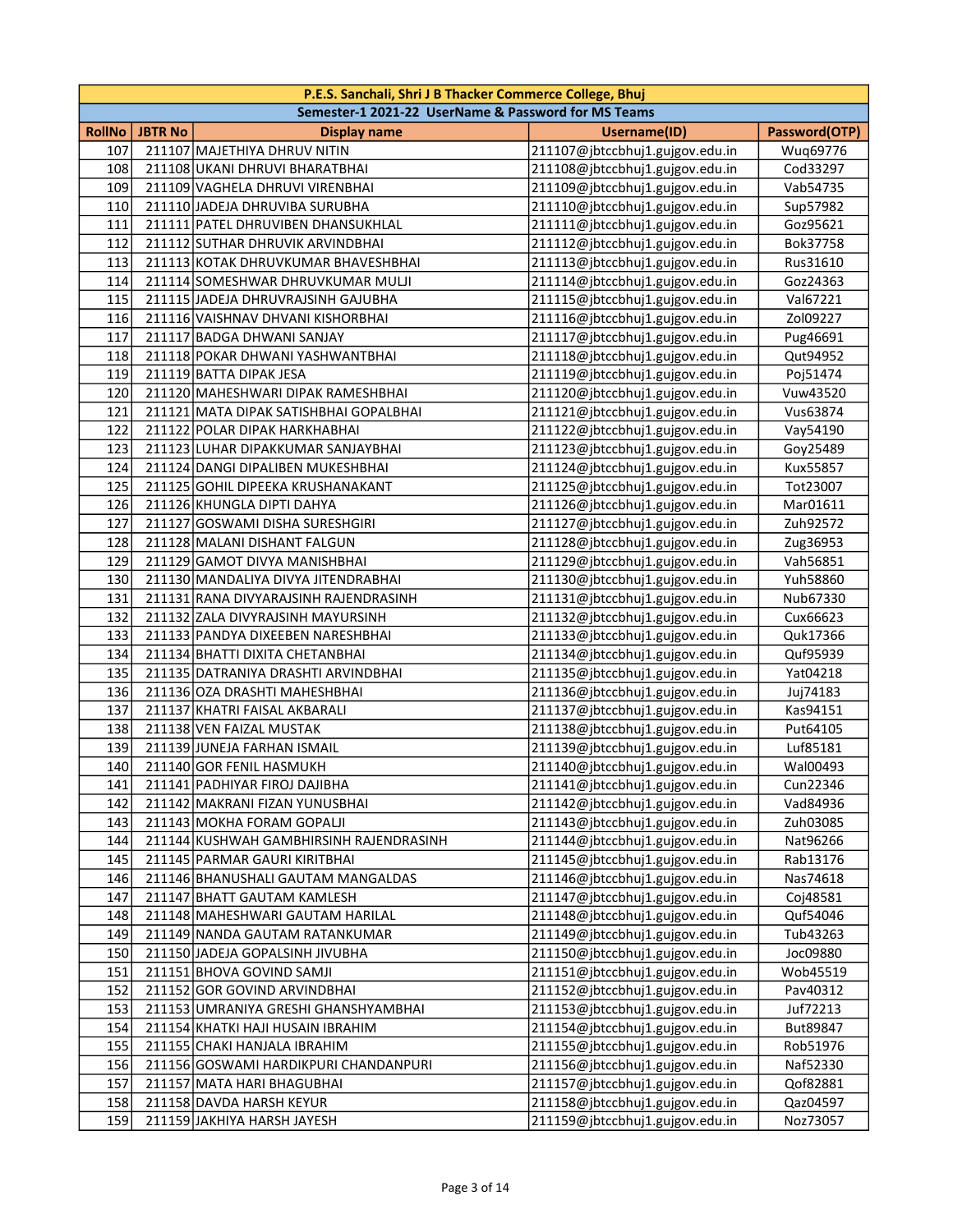|               | P.E.S. Sanchali, Shri J B Thacker Commerce College, Bhuj |                                                     |                                 |               |  |
|---------------|----------------------------------------------------------|-----------------------------------------------------|---------------------------------|---------------|--|
|               |                                                          | Semester-1 2021-22 UserName & Password for MS Teams |                                 |               |  |
| <b>RollNo</b> | <b>JBTR No</b>                                           | <b>Display name</b>                                 | <b>Username(ID)</b>             | Password(OTP) |  |
| 160           |                                                          | 211160 SUTHAR HARSH DINESH                          | 211160@jbtccbhuj1.gujgov.edu.in | Wum12282      |  |
| 161           |                                                          | 211161 UGANI HARSH HITESH                           | 211161@jbtccbhuj1.gujgov.edu.in | Kos12546      |  |
| 162           |                                                          | 211162 CHAD HARSHAL BHAGUBHAI                       | 211162@jbtccbhuj1.gujgov.edu.in | Jod92559      |  |
| 163           |                                                          | 211163 ZALA HARSHDEEPSINH INDRAJITSNH               | 211163@jbtccbhuj1.gujgov.edu.in | Cud34470      |  |
| 164           |                                                          | 211164 PUROHIT HARSHKUMAR SAVAILAL                  | 211164@jbtccbhuj1.gujgov.edu.in | Guc69486      |  |
| 165           |                                                          | 211165 JADEJA HARSHRAJSINH SANJAYSINH               | 211165@jbtccbhuj1.gujgov.edu.in | Yuz68175      |  |
| 166           |                                                          | 211166 ANTHU HASMITA MOHANLAL                       | 211166@jbtccbhuj1.gujgov.edu.in | Vob02078      |  |
| 167           |                                                          | 211167 DORU HEENABEN DINESH                         | 211167@jbtccbhuj1.gujgov.edu.in | Vug51229      |  |
| 168           |                                                          | 211168 GAJJAR HEER BHAVESHBHAI                      | 211168@jbtccbhuj1.gujgov.edu.in | Sux30056      |  |
| 169           |                                                          | 211169 SONI HEM PARESHBHAI                          | 211169@jbtccbhuj1.gujgov.edu.in | Bor03321      |  |
| 170           |                                                          | 211170 PARMAR HEMAL NARESHBHAI                      | 211170@jbtccbhuj1.gujgov.edu.in | Kud99787      |  |
| 171           |                                                          | 211171 MAKWANA HENCY KANAIYABHAI                    | 211171@jbtccbhuj1.gujgov.edu.in | Cob62060      |  |
| 172           |                                                          | 211172 RAJGOR HENCY VIPULBHAI                       | 211172@jbtccbhuj1.gujgov.edu.in | Fas13430      |  |
| 173           |                                                          | 211173 KHANDOL HET HARSHAD                          | 211173@jbtccbhuj1.gujgov.edu.in | Zom61470      |  |
| 174           |                                                          | 211174 MAICHA HET SANJAY                            | 211174@jbtccbhuj1.gujgov.edu.in | Sun56455      |  |
| 175           |                                                          | 211175 TRAVADI HET YOGENDRA                         | 211175@jbtccbhuj1.gujgov.edu.in | Wut35362      |  |
| 176           |                                                          | 211176 SHUKLA HETI SMITBHAI                         | 211176@jbtccbhuj1.gujgov.edu.in | Maq27587      |  |
| 177           |                                                          | 211177 THACKER HETVI JAYESHBHAI                     | 211177@jbtccbhuj1.gujgov.edu.in | Fuf11306      |  |
| 178           |                                                          | 211178 SHIYANI HIMANSHI DHANSUKH                    | 211178@jbtccbhuj1.gujgov.edu.in | Zur07451      |  |
| 179           |                                                          | 211179 BHANUSHALI HIMANSHU MAHESH                   | 211179@jbtccbhuj1.gujgov.edu.in | Loj72246      |  |
| 180           |                                                          | 211180 KHUNGALA HIRAL GHELABHAI                     | 211180@jbtccbhuj1.gujgov.edu.in | Zan04417      |  |
| 181           |                                                          | 211181 BHANUSHALI HIREN DAYARAM                     | 211181@jbtccbhuj1.gujgov.edu.in | Jum03125      |  |
| 182           |                                                          | 211182 BHANUSHALI HIREN GOVINDJI                    | 211182@jbtccbhuj1.gujgov.edu.in | Hax19340      |  |
| 183           |                                                          | 211183 KATARMAL HIREN NARANJI                       | 211183@jbtccbhuj1.gujgov.edu.in | Jub48762      |  |
| 184           |                                                          | 211184 MEGHANI HIREN JAYANTIBHAI                    | 211184@jbtccbhuj1.gujgov.edu.in | Bak78903      |  |
| 185           |                                                          | 211185 CHIKANI HITEN SANJAYBHAI                     | 211185@jbtccbhuj1.gujgov.edu.in | Rop37856      |  |
| 186           |                                                          | 211186 AYAR HITESH DANABHAI                         | 211186@jbtccbhuj1.gujgov.edu.in | Fuf00903      |  |
| 187           |                                                          | 211187 PARMAR HITESH RAMESH                         | 211187@jbtccbhuj1.gujgov.edu.in | Tah29548      |  |
| 188           |                                                          | 211188 VEKARIYA HITESH HARISH                       | 211188@jbtccbhuj1.gujgov.edu.in | Cox52511      |  |
| 189           |                                                          | 211189 JADEJA HITESHWARIBA VIKRAMSINH               | 211189@jbtccbhuj1.gujgov.edu.in | Taq92561      |  |
| 190           |                                                          | 211190 SUTHAR HITIXA PARSOTAMBHAI                   | 211190@jbtccbhuj1.gujgov.edu.in | Yuz18247      |  |
| 191           |                                                          | 211191 THACKER HONEY MANISH BHAI                    | 211191@jbtccbhuj1.gujgov.edu.in | Qoq92971      |  |
| 192           |                                                          | 211192 SUMRA IFTSAM MAHAMADJUSAB                    | 211192@jbtccbhuj1.gujgov.edu.in | Yas19336      |  |
| 193           |                                                          | 211193 HUKAI INSIYA SAIFUDDIN                       | 211193@jbtccbhuj1.gujgov.edu.in | Naj27210      |  |
| 194           |                                                          | 211194 LOHAR IQBAL ABDUL                            | 211194@jbtccbhuj1.gujgov.edu.in | Cob22866      |  |
| 195           |                                                          | 211195 SHEKHJADA IRSHAD IBRAHIM                     | 211195@jbtccbhuj1.gujgov.edu.in | Xuk59376      |  |
| 196           |                                                          | 211196 JOSHI ISHA MAHENDRA                          | 211196@jbtccbhuj1.gujgov.edu.in | Boc17302      |  |
| 197           |                                                          | 211197 THACKER ISHA KRUPESHBHAI                     | 211197@jbtccbhuj1.gujgov.edu.in | Kab53089      |  |
| 198           |                                                          | 211198 THAKKAR ISHA CHANDULAL                       | 211198@jbtccbhuj1.gujgov.edu.in | Tod04557      |  |
| 199           |                                                          | 211199 PARMAR ISHIKA JENTIBHAI                      | 211199@jbtccbhuj1.gujgov.edu.in | Kon43534      |  |
| 200           |                                                          | 211200 GOSWAMI ISHITA VASANTGIRI                    | 211200@jbtccbhuj1.gujgov.edu.in | Kat29573      |  |
| 201           |                                                          | 211201 JANI ISHITA RUTURAJBHAI                      | 211201@jbtccbhuj1.gujgov.edu.in | Tax77483      |  |
| 202           |                                                          | 211202   MAHESHWARI JAGDISHKUMAR NARSHINH           | 211202@jbtccbhuj1.gujgov.edu.in | Fap38196      |  |
| 203           |                                                          | 211203 SODHAM JAGRUTIBEN ASHOKBHAI                  | 211203@jbtccbhuj1.gujgov.edu.in | Kaz35996      |  |
| 204           |                                                          | 211204 SHAH JAINAM MUKESH                           | 211204@jbtccbhuj1.gujgov.edu.in | Fav12858      |  |
| 205           |                                                          | 211205 UPADHYAY JANKI NARENDRABHAI                  | 211205@jbtccbhuj1.gujgov.edu.in | Mab97637      |  |
| 206           |                                                          | 211206 GOR JANVI KALPESHBHAI                        | 211206@jbtccbhuj1.gujgov.edu.in | Tog05243      |  |
| 207           |                                                          | 211207 ZALA JANVIBA PRAVINSINH                      | 211207@jbtccbhuj1.gujgov.edu.in | Gof59632      |  |
| 208           |                                                          | 211208 JABUANI JASMI SURESH                         | 211208@jbtccbhuj1.gujgov.edu.in | Raj84391      |  |
| 209           |                                                          | 211209 ROSHIYA JATINKUMAR SHIVAJIBHAI               | 211209@jbtccbhuj1.gujgov.edu.in | Cac59174      |  |
| 210           |                                                          | 211210 LAHEJI JAVED AZAD                            | 211210@jbtccbhuj1.gujgov.edu.in | Goz74516      |  |
| 211           |                                                          | 211211 CHOPDA JAY ARVINDBHAI                        | 211211@jbtccbhuj1.gujgov.edu.in | Xuq48281      |  |
| 212           |                                                          | 211212 THACKER JAY LAXMIKANT                        | 211212@jbtccbhuj1.gujgov.edu.in | Zof52998      |  |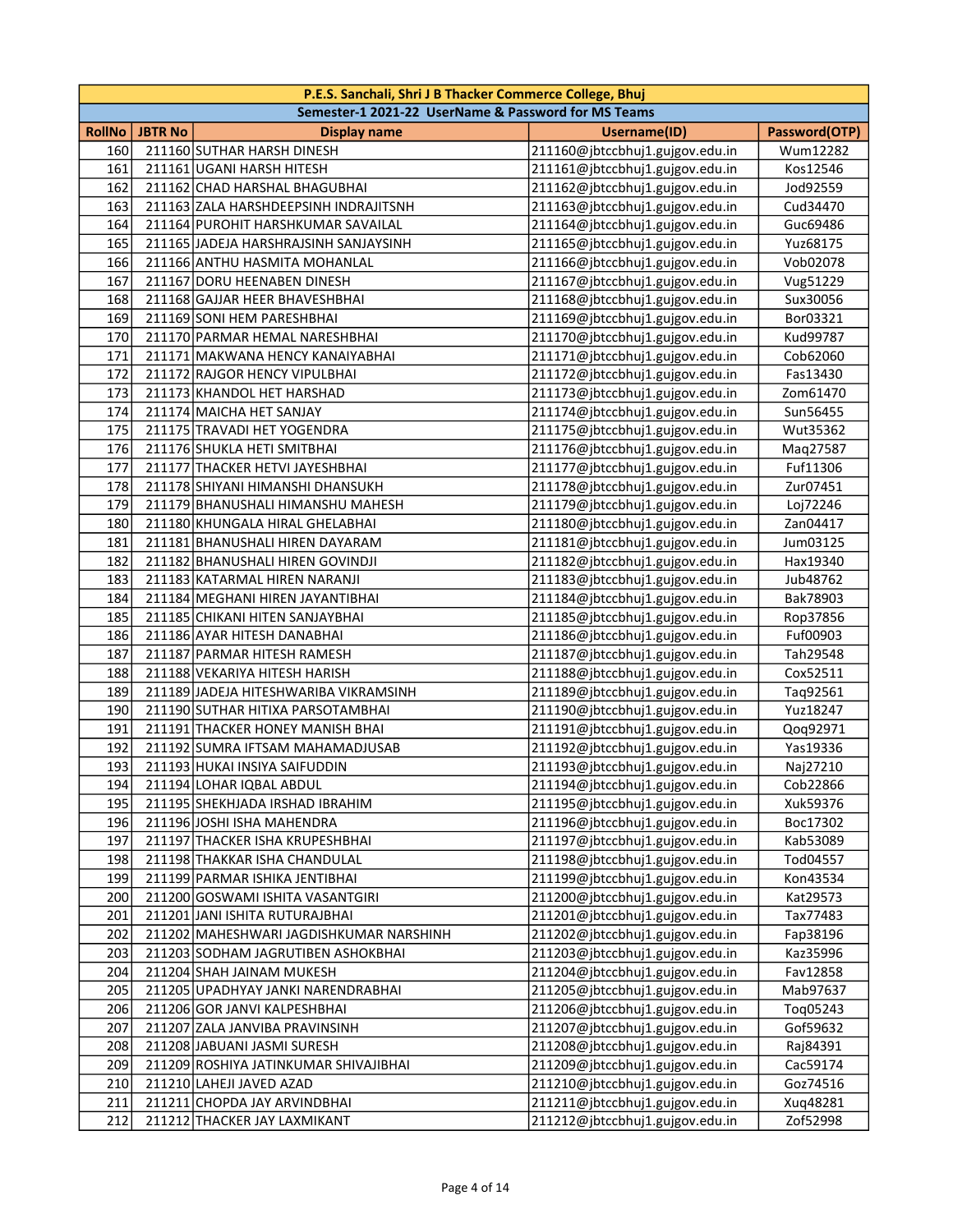|               |                | P.E.S. Sanchali, Shri J B Thacker Commerce College, Bhuj |                                 |               |
|---------------|----------------|----------------------------------------------------------|---------------------------------|---------------|
|               |                | Semester-1 2021-22 UserName & Password for MS Teams      |                                 |               |
| <b>RollNo</b> | <b>JBTR No</b> | <b>Display name</b>                                      | <b>Username(ID)</b>             | Password(OTP) |
| 213           |                | 211213 GADHVI JAYDAN VINOD                               | 211213@jbtccbhuj1.gujgov.edu.in | Dog64246      |
| 214           |                | 211214 BHANUSHALI JAYKUMAR NARESHBHAI                    | 211214@jbtccbhuj1.gujgov.edu.in | Gon21462      |
| 215           |                | 211215 BHANUSHALI JAYKUMAR NAVINBHAI                     | 211215@jbtccbhuj1.gujgov.edu.in | Ros94968      |
| 216           |                | 211216 MOTA JAYKUMAR MAHESHBHAI                          | 211216@jbtccbhuj1.gujgov.edu.in | Jut04601      |
| 217           |                | 211217 GOSWAMI JAYMIN HITESHPURI                         | 211217@jbtccbhuj1.gujgov.edu.in | Cux19038      |
| 218           |                | 211218 BHADRA JAYSHREE ASHOKKUMAR                        | 211218@jbtccbhuj1.gujgov.edu.in | Xow79455      |
| 219           |                | 211219 JADEJA JAYSHREEBEN FATUBHA                        | 211219@jbtccbhuj1.gujgov.edu.in | Bap11940      |
| 220           |                | 211220 MEHTA JEET MADHUSUDAN                             | 211220@jbtccbhuj1.gujgov.edu.in | Nul90803      |
| 221           |                | 211221 SURANI JEET HARESHBHAI                            | 211221@jbtccbhuj1.gujgov.edu.in | Won13175      |
| 222           |                | 211222 THACKER JEET MANISHBHAI                           | 211222@jbtccbhuj1.gujgov.edu.in | Guf77577      |
| 223           |                | 211223 ZALA JEETRAJSINH NARENDRASINH                     | 211223@jbtccbhuj1.gujgov.edu.in | Coz79370      |
| 224           |                | 211224 BALIYA JIGAR LALJIBHAI                            | 211224@jbtccbhuj1.gujgov.edu.in | Zuj88945      |
| 225           |                | 211225 BHADRU JIGAR RAMJIBHAI                            | 211225@jbtccbhuj1.gujgov.edu.in | Fay73504      |
| 226           |                | 211226 DANGAR JIGAR DHANJI                               | 211226@jbtccbhuj1.gujgov.edu.in | Yad19555      |
| 227           |                | 211227 LONCHA JIGAR RAMESHBHAI                           | 211227@jbtccbhuj1.gujgov.edu.in | Nuf03142      |
| 228           |                | 211228 DANGAR JIGNESH SHAMBHUBHAI                        | 211228@jbtccbhuj1.gujgov.edu.in | Rar25601      |
| 229           |                | 211229 BARADIYA JINAL SHAMBHUBHAI                        | 211229@jbtccbhuj1.gujgov.edu.in | Mut95000      |
| 230           |                | 211230 MEHTA JINALBEN DHARMENDRAKUMAR                    | 211230@jbtccbhuj1.gujgov.edu.in | Nam58462      |
| 231           |                | 211231 BHANUSHALI JIT SURESH                             | 211231@jbtccbhuj1.gujgov.edu.in | Dap71938      |
| 232           |                | 211232 CHAVADA JITESH LAKHUBHAI                          | 211232@jbtccbhuj1.gujgov.edu.in | Kur22031      |
| 233           |                | 211233 AAMAR JIYA NITINBHAI                              | 211233@jbtccbhuj1.gujgov.edu.in | Zag60626      |
| 234           |                | 211234 SANGAR JOGESH PACHAN                              | 211234@jbtccbhuj1.gujgov.edu.in | Poy06561      |
| 235           |                | 211235 RABARI JOY KHODIDAS                               | 211235@jbtccbhuj1.gujgov.edu.in | Say24879      |
| 236           |                | 211236 BHANUSHALI JUGAL KISHORKUMAR                      | 211236@jbtccbhuj1.gujgov.edu.in | Woh61678      |
| 237           |                | 211237 UMRANIYA JUHI HITEN                               | 211237@jbtccbhuj1.gujgov.edu.in | Tag73395      |
| 238           |                | 211238 DHUVA JUMABHAI BHULABHAI                          | 211238@jbtccbhuj1.gujgov.edu.in | Roz30631      |
| 239           |                | 211239 GOSWAMI JUXICA MAHESHPURI                         | 211239@jbtccbhuj1.gujgov.edu.in | Sow92361      |
| 240           |                | 211240 CHAD KAILASH VALJI                                | 211240@jbtccbhuj1.gujgov.edu.in | Poc90669      |
| 241           |                | 211241 BUCHIYA KAJAL DHANJI                              | 211241@jbtccbhuj1.gujgov.edu.in | Caj92829      |
| 242           |                | 211242 PINGALSUR KALPESHKUMAR RAYSHI                     | 211242@jbtccbhuj1.gujgov.edu.in | Rop60586      |
| 243           |                | 211243 KANNAD KAMLESH PARBATBHAI                         | 211243@jbtccbhuj1.gujgov.edu.in | Tan09615      |
| 244           |                | 211244 BHADRA KAPIL SHIVJI                               | 211244@jbtccbhuj1.gujgov.edu.in | Tob83952      |
| 245           |                | 211245 DABHI KARAN GIRISHBHAI                            | 211245@jbtccbhuj1.gujgov.edu.in | Loy76521      |
| 246           |                | 211246 KOTHIVAR KARAN BHARAT                             | 211246@jbtccbhuj1.gujgov.edu.in | Tux89960      |
| 247           |                | 211247 UMRANIYA KARAN JAYANTILAL                         | 211247@jbtccbhuj1.gujgov.edu.in | Rox79005      |
| 248           |                | 211248 VANKAR KARAN MALSHI                               | 211248@jbtccbhuj1.gujgov.edu.in | Xol52886      |
| 249           |                | 211249 CHAUHAN KARANSINH BHAVANSINH                      | 211249@jbtccbhuj1.gujgov.edu.in | Nus55101      |
| 250           |                | 211250 MOD KARTIK AJITBHAI                               | 211250@jbtccbhuj1.gujgov.edu.in | Tuk53169      |
| 251           |                | 211251   PRAJAPATI KARTIK MUKESHKUMAR                    | 211251@jbtccbhuj1.gujgov.edu.in | Kab63208      |
| 252           |                | 211252 PUJARA KASHISH DHAVAL                             | 211252@jbtccbhuj1.gujgov.edu.in | Xuz52407      |
| 253           |                | 211253 BHAGDEV KASHYAP KISHOR                            | 211253@jbtccbhuj1.gujgov.edu.in | Vuq91353      |
| 254           |                | 211254 RAVJANI KASIMRAZA AABIDALI                        | 211254@jbtccbhuj1.gujgov.edu.in | Zuw18137      |
| 255           |                | 211255 PARMAR KAUSHALSINH JAGDISHSINH                    | 211255@jbtccbhuj1.gujgov.edu.in | Yuz34551      |
| 256           |                | 211256 ATWAL KAUSHIK RAVI                                | 211256@jbtccbhuj1.gujgov.edu.in | Xos21123      |
| 257           |                | 211257 KESHRANI KAUSHIK VRAJLAL                          | 211257@jbtccbhuj1.gujgov.edu.in | Kuc68884      |
| 258           |                | 211258 THACKER KEJAL PIYUSHBHAI                          | 211258@jbtccbhuj1.gujgov.edu.in | Faq57480      |
| 259           |                | 211259 THACKER KESHVI KAMLESHBHAI                        | 211259@jbtccbhuj1.gujgov.edu.in | Bof95897      |
| 260           |                | 211260 DOSHI KEVALKUMAR BHARATKUMAR                      | 211260@jbtccbhuj1.gujgov.edu.in | Xuw88329      |
| 261           |                | 211261 DHANANI KEVIN GIRISHKUMAR                         | 211261@jbtccbhuj1.gujgov.edu.in | Kum05313      |
| 262           |                | 211262 GANATRA KEVIN NIRENBHAI                           | 211262@jbtccbhuj1.gujgov.edu.in | Huw78940      |
| 263           |                | 211263 VADHA KHIRAJSINH BALUBHA                          | 211263@jbtccbhuj1.gujgov.edu.in | Qom38729      |
| 264           |                | 211264 GUSAI KHUSH JITENDRABHARTHI                       | 211264@jbtccbhuj1.gujgov.edu.in | Baj40589      |
| 265           |                | 211265 KHATRI KHUSHBOOBANU ABDULKHALID                   | 211265@jbtccbhuj1.gujgov.edu.in | Qot34923      |
|               |                |                                                          |                                 |               |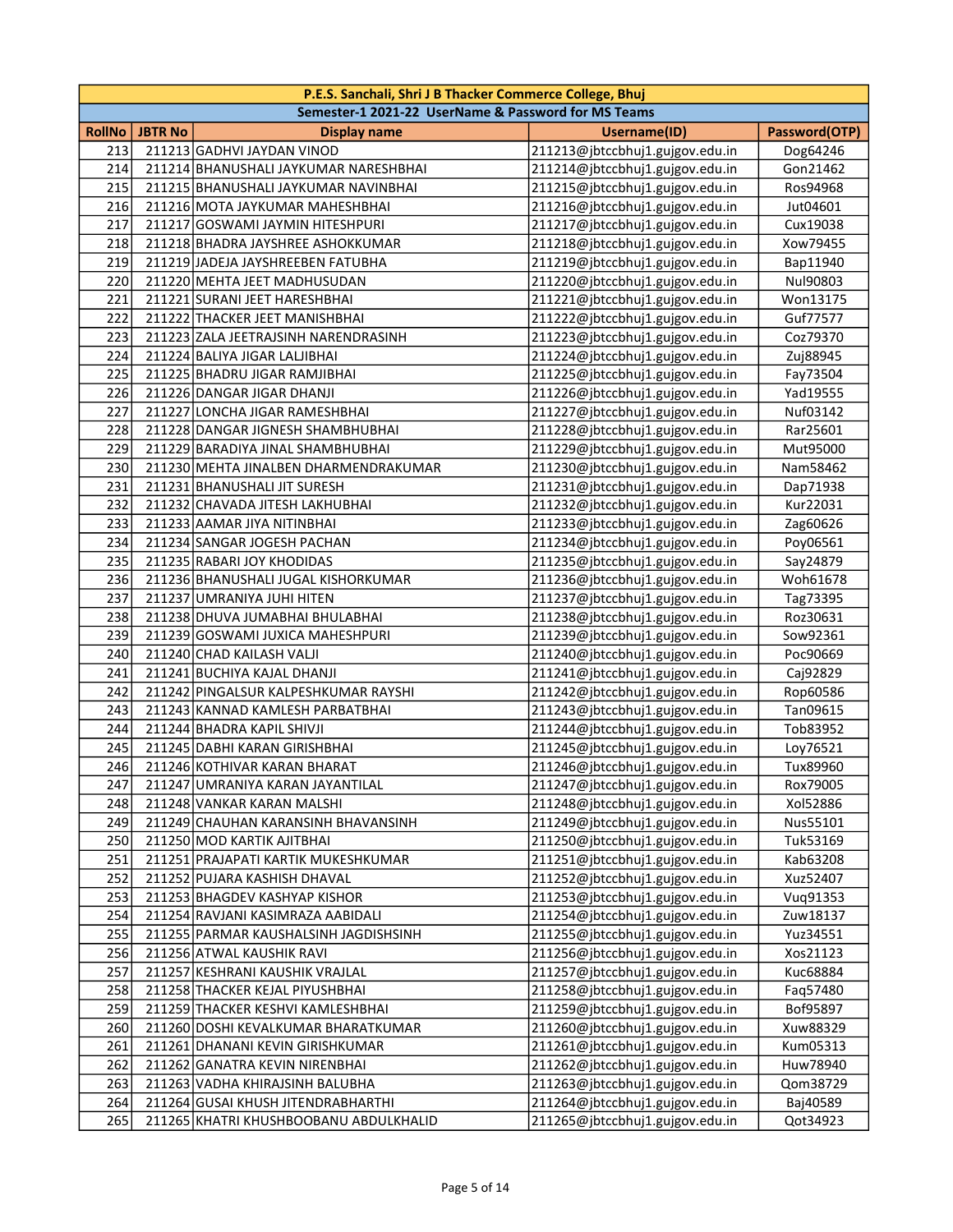|        |                | P.E.S. Sanchali, Shri J B Thacker Commerce College, Bhuj |                                 |               |
|--------|----------------|----------------------------------------------------------|---------------------------------|---------------|
|        |                | Semester-1 2021-22 UserName & Password for MS Teams      |                                 |               |
| RollNo | <b>JBTR No</b> | <b>Display name</b>                                      | Username(ID)                    | Password(OTP) |
| 266    |                | 211266 AHIR KHUSHI GHANSHYAMBHAI                         | 211266@jbtccbhuj1.gujgov.edu.in | Hub51826      |
| 267    |                | 211267 SHAH KHUSHI HEMANT                                | 211267@jbtccbhuj1.gujgov.edu.in | Nad97969      |
| 268    |                | 211268 THACKER KHUSHI HARESHBHAI                         | 211268@jbtccbhuj1.gujgov.edu.in | Nuf93781      |
| 269    |                | 211269 TRIVEDI KHUSHI KALPESHBHAI                        | 211269@jbtccbhuj1.gujgov.edu.in | Xak13649      |
| 270    |                | 211270 JADEJA KINJALBA KULDIPSINH                        | 211270@jbtccbhuj1.gujgov.edu.in | Dow24683      |
| 271    |                | 211271 VAGHAMSHI KINJALBEN KHIMJIBHAI                    | 211271@jbtccbhuj1.gujgov.edu.in | Zul54018      |
| 272    |                | 211272 PARMAR KISHAN NILESH                              | 211272@jbtccbhuj1.gujgov.edu.in | Luh57447      |
| 273    |                | 211273 DARJI KISHANKUMAR DINESHBHAI                      | 211273@jbtccbhuj1.gujgov.edu.in | Zoj90803      |
| 274    |                | 211274 THAKKAR KISHANKUMAR ASHOKBHAI                     | 211274@jbtccbhuj1.gujgov.edu.in | Kup62387      |
| 275    |                | 211275 MAHESHWARI KISHOR PERAJ                           | 211275@jbtccbhuj1.gujgov.edu.in | Lax09480      |
| 276    |                | 211276 SODHA KISHORSINH TAKHUBHA                         | 211276@jbtccbhuj1.gujgov.edu.in | Yac42093      |
| 277    |                | 211277 BALIYA KOMAL JITENDRA                             | 211277@jbtccbhuj1.gujgov.edu.in | Cag18405      |
| 278    |                | 211278 THACKER KOMAL SHAILESHBHAI                        | 211278@jbtccbhuj1.gujgov.edu.in | Nav39198      |
| 279    |                | 211279 SONI KRIMA PIYUSH                                 | 211279@jbtccbhuj1.gujgov.edu.in | Dax45765      |
| 280    |                | 211280 BHAGAT KRISH JAGDISHBHAI                          | 211280@jbtccbhuj1.gujgov.edu.in | Tur29570      |
| 281    |                | 211281 MEHTA KRISHA MANOJBHAI                            | 211281@jbtccbhuj1.gujgov.edu.in | Map74587      |
| 282    |                | 211282 BHAGAT KRISHABEN DILIPBHAI                        | 211282@jbtccbhuj1.gujgov.edu.in | Num40382      |
| 283    |                | 211283 BHANUSHALI KRISHN KANAIYALAL                      | 211283@jbtccbhuj1.gujgov.edu.in | Fav03622      |
| 284    |                | 211284 BHATTI KRISHNA BHADRESHBHAI                       | 211284@jbtccbhuj1.gujgov.edu.in | Yuk41622      |
| 285    |                | 211285 MEHTA KRISHNA GIRISHBHAI                          | 211285@jbtccbhuj1.gujgov.edu.in | Qas75173      |
| 286    |                | 211286 POKAR KRISHNA RAMESHBHAI                          | 211286@jbtccbhuj1.gujgov.edu.in | Puj33058      |
| 287    |                | 211287 JADEJA KRISHNARAJSINH BHARATSINH                  | 211287@jbtccbhuj1.gujgov.edu.in | Dah93454      |
| 288    |                | 211288 RAIYANI KRISHNKUMAR BHARATBHAI                    | 211288@jbtccbhuj1.gujgov.edu.in | Goq20252      |
| 289    |                | 211289 DARJI KRUNAL KISHORKUMAR                          | 211289@jbtccbhuj1.gujgov.edu.in | Jos31219      |
| 290    |                | 211290 HADIYA KRUPA DINESH                               | 211290@jbtccbhuj1.gujgov.edu.in | Pof04576      |
| 291    |                | 211291 VORA KRUPA DEEPAK                                 | 211291@jbtccbhuj1.gujgov.edu.in | Taj03975      |
| 292    |                | 211292 GARAVA KRUPALIBEN NARANBHAI                       | 211292@jbtccbhuj1.gujgov.edu.in | Joc52101      |
| 293    |                | 211293 PARVADIYA KRUSHIK PARESHBHAI                      | 211293@jbtccbhuj1.gujgov.edu.in | Cod59651      |
| 294    |                | 211294 ADIWAL KULDEEP VINODBHAI                          | 211294@jbtccbhuj1.gujgov.edu.in | Nok51953      |
| 295    |                | 211295 JADEJA KULDIPSINH RANJEETSINH                     | 211295@jbtccbhuj1.gujgov.edu.in | Nuw84350      |
| 296    |                | 211296 DARJI KUNJAL NAVINKUMAR                           | 211296@jbtccbhuj1.gujgov.edu.in | Jak75830      |
| 297    |                | 211297 THACKER KUSH PARESHBHAI                           | 211297@jbtccbhuj1.gujgov.edu.in | Qax53845      |
| 298    |                | 211298 PALIWAL KUSHAL DHRUPAD                            | 211298@jbtccbhuj1.gujgov.edu.in | Vuv25020      |
| 299    |                | 211299 RABARI LAKHABHAI GABHABHAI                        | 211299@jbtccbhuj1.gujgov.edu.in | Cud18066      |
| 300    |                | 211300 RABARI LAKHIBEN DEVA                              | 211300@jbtccbhuj1.gujgov.edu.in | Vuh62245      |
| 301    |                | 211301 GORDIYA LAKHMASHEE VISHRAMBHAI                    | 211301@jbtccbhuj1.gujgov.edu.in | Kur97875      |
| 302    |                | 211302 RABARI LALJI SAMATBHAI                            | 211302@jbtccbhuj1.gujgov.edu.in | Wac85223      |
| 303    |                | 211303 DANICHA LAXMI HIRJI                               | 211303@jbtccbhuj1.gujgov.edu.in | Zof32595      |
| 304    |                | 211304 SODHA LAXMIBA CHANUBHA                            | 211304@jbtccbhuj1.gujgov.edu.in | Bag02672      |
| 305    |                | 211305 SUTHAR MADHVI CHANDULAL                           | 211305@jbtccbhuj1.gujgov.edu.in | Vuz74322      |
| 306    |                | 211306 MEMON MADIYA ABDULRASID                           | 211306@jbtccbhuj1.gujgov.edu.in | Cuq56942      |
| 307    |                | 211307 GOSWAMI MAHARSHI NILESHVAN                        | 211307@jbtccbhuj1.gujgov.edu.in | Ros37070      |
| 308    |                | 211308 JADEJA MAHAVIRSINH PREMSANGJI                     | 211308@jbtccbhuj1.gujgov.edu.in | Jug11033      |
| 309    |                | 211309 BHANUSHALI MAHEK CHETANBHAI                       | 211309@jbtccbhuj1.gujgov.edu.in | Hug50030      |
| 310    |                | 211310 DHAKAN MAHEK SURESHKUMAR                          | 211310@jbtccbhuj1.gujgov.edu.in | Zod74081      |
| 311    |                | 211311 MORBIA MAHEK BIPINKUMAR                           | 211311@jbtccbhuj1.gujgov.edu.in | Xok45592      |
| 312    |                | 211312 NAKRANI MAHEK PRAHLAD                             | 211312@jbtccbhuj1.gujgov.edu.in | Bay08728      |
| 313    |                | 211313 PARVADIYA MAHEK MUKESHBHAI                        | 211313@jbtccbhuj1.gujgov.edu.in | Xaz85619      |
| 314    |                | 211314 SANDHI SAMA MAHEK FIROZ                           | 211314@jbtccbhuj1.gujgov.edu.in | Hut63779      |
| 315    |                | 211315 GOSWAMI MAHEKGIRI SHANTIGIRI                      | 211315@jbtccbhuj1.gujgov.edu.in | Xub38632      |
| 316    |                | 211316 GADHAVI MAHENDRA SHIVRAJ                          | 211316@jbtccbhuj1.gujgov.edu.in | Yoy38335      |
| 317    |                | 211317 RABARI MAHESHKUMAR PALABHAI                       | 211317@jbtccbhuj1.gujgov.edu.in | Nav68323      |
| 318    |                |                                                          | 211318@jbtccbhuj1.gujgov.edu.in |               |
|        |                | 211318 LIMBANI MAHIMA SHANKARLAL                         |                                 | Zud71939      |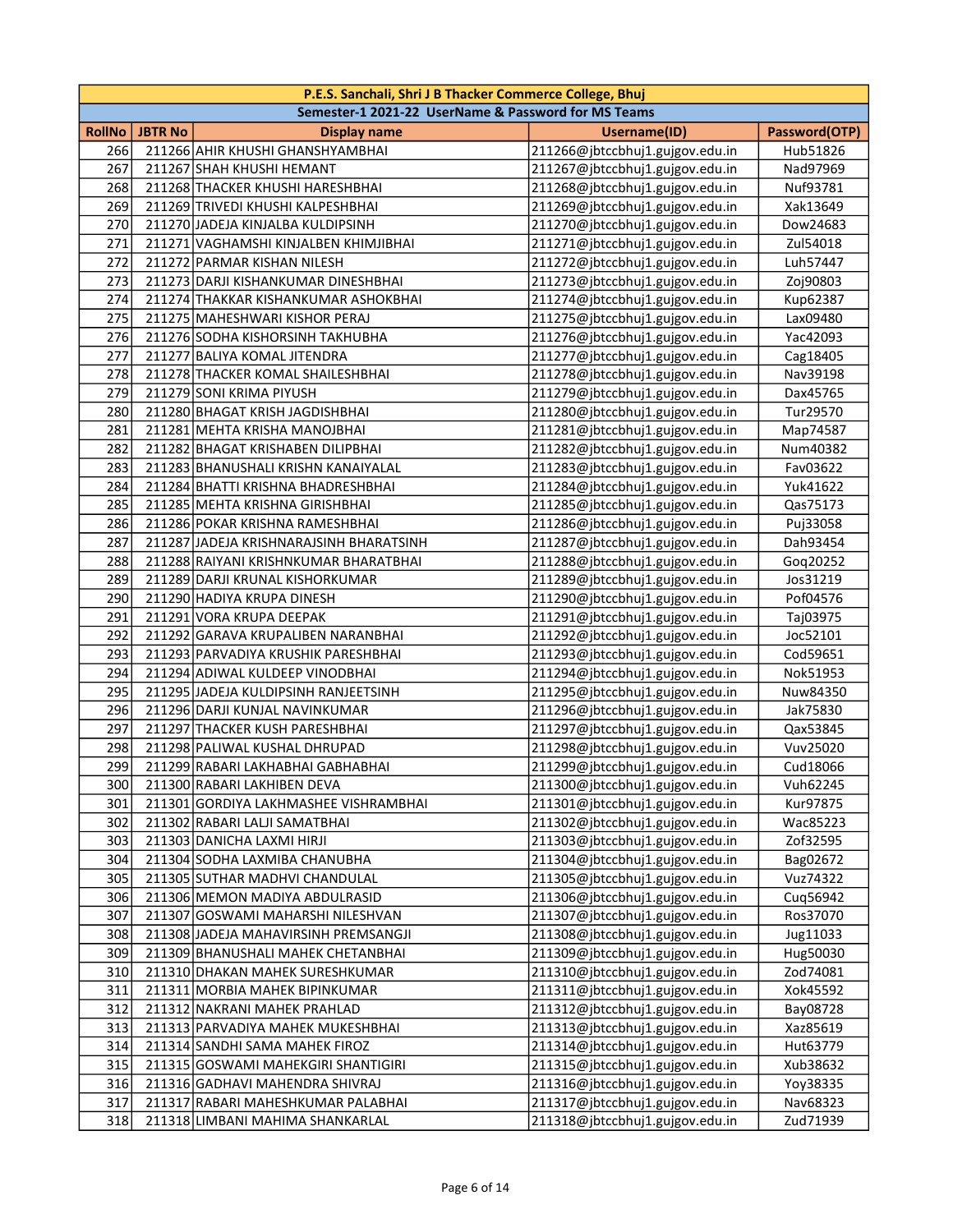|        | P.E.S. Sanchali, Shri J B Thacker Commerce College, Bhuj |                                                     |                                 |               |  |
|--------|----------------------------------------------------------|-----------------------------------------------------|---------------------------------|---------------|--|
|        |                                                          | Semester-1 2021-22 UserName & Password for MS Teams |                                 |               |  |
| RollNo | <b>JBTR No</b>                                           | <b>Display name</b>                                 | Username(ID)                    | Password(OTP) |  |
| 319    |                                                          | 211319 GUSAI MAHIR NAVINGAR                         | 211319@jbtccbhuj1.gujgov.edu.in | Zay18960      |  |
| 320    |                                                          | 211320 JAT MAHMAD JISHANALI MAHMADHUSAIN            | 211320@jbtccbhuj1.gujgov.edu.in | Xom77312      |  |
| 321    |                                                          | 211321 JAT MAHMADSHAKIL UMAR                        | 211321@jbtccbhuj1.gujgov.edu.in | Box19153      |  |
| 322    |                                                          | 211322 KUMBHAR MAHMADSUFIYAN JUNAS                  | 211322@jbtccbhuj1.gujgov.edu.in | Lac19373      |  |
| 323    |                                                          | 211323 PARASIYA MALAXMI SHANTILAL                   | 211323@jbtccbhuj1.gujgov.edu.in | Zoh18876      |  |
| 324    |                                                          | 211324 LUHAR MANAN KALPESH                          | 211324@jbtccbhuj1.gujgov.edu.in | Nav83354      |  |
| 325    |                                                          | 211325 PATEL MANANKUMAR SHANTILAL                   | 211325@jbtccbhuj1.gujgov.edu.in | Yap58320      |  |
| 326    |                                                          | 211326 GADHVI MANAV SHAILESHBHAI                    | 211326@jbtccbhuj1.gujgov.edu.in | Tuq34414      |  |
| 327    |                                                          | 211327 THACKER MANAV NARENDRABHAI                   | 211327@jbtccbhuj1.gujgov.edu.in | Fuj81048      |  |
| 328    |                                                          | 211328 BARADIYA MANISH BHACHA                       | 211328@jbtccbhuj1.gujgov.edu.in | Hob19802      |  |
| 329    |                                                          | 211329 KATARIYA MANISH DAYARAM                      | 211329@jbtccbhuj1.gujgov.edu.in | Rok83379      |  |
| 330    |                                                          | 211330 BHADRU MANISHA KHENGAR                       | 211330@jbtccbhuj1.gujgov.edu.in | Rub26660      |  |
| 331    |                                                          | 211331 GORADIYA MANOHAR NARESHBHAI                  | 211331@jbtccbhuj1.gujgov.edu.in | Muk07146      |  |
| 332    |                                                          | 211332 BHANUSHALI MANOJ RANCHHOD                    | 211332@jbtccbhuj1.gujgov.edu.in | Ruv78902      |  |
| 333    |                                                          | 211333 MAHESHWARI MANOJ ATMARAM                     | 211333@jbtccbhuj1.gujgov.edu.in | Fuq05693      |  |
| 334    |                                                          | 211334 THAKKER MANSA JITENDRABHAI                   | 211334@jbtccbhuj1.gujgov.edu.in | Gax92665      |  |
| 335    |                                                          | 211335 SOLANKI MANSI DILIPBHAI                      | 211335@jbtccbhuj1.gujgov.edu.in | Doj25583      |  |
| 336    |                                                          | 211336 VEJLANI MARIYAM MURTAZA                      | 211336@jbtccbhuj1.gujgov.edu.in | Zuk73605      |  |
| 337    |                                                          | 211337 SUMRA MASUM MAHAMADRAFIK                     | 211337@jbtccbhuj1.gujgov.edu.in | Xas26990      |  |
| 338    |                                                          | 211338 KHALIFA MAUSHIN RAMJU                        | 211338@jbtccbhuj1.gujgov.edu.in | Pos54502      |  |
| 339    |                                                          | 211339 JOSHI MAYANK ANILBHAI                        | 211339@jbtccbhuj1.gujgov.edu.in | Tur77299      |  |
| 340    |                                                          | 211340 BADIYA MAYUR NIRANJAN                        | 211340@jbtccbhuj1.gujgov.edu.in | Coc86466      |  |
| 341    |                                                          | 211341 MAHESHWARI MAYUR RAMESH                      | 211341@jbtccbhuj1.gujgov.edu.in | Bat23951      |  |
| 342    |                                                          | 211342 PARMAR MAYUR BHIMABHAI                       | 211342@jbtccbhuj1.gujgov.edu.in | Yun48857      |  |
| 343    |                                                          | 211343 JADEJA MAYURSINH MAHIPATSINH                 | 211343@jbtccbhuj1.gujgov.edu.in | Zan24535      |  |
| 344    |                                                          | 211344 JADEJA MAYURSINH SAJUBHA                     | 211344@jbtccbhuj1.gujgov.edu.in | Kow15986      |  |
| 345    |                                                          | 211345 SONI MEERA DIPAKKUMAR                        | 211345@jbtccbhuj1.gujgov.edu.in | Wof44283      |  |
| 346    |                                                          | 211346 BHANUSHALI MEET HARJI                        | 211346@jbtccbhuj1.gujgov.edu.in | Guc48306      |  |
| 347    |                                                          | 211347 BHANUSHALI MEET JAYANTILAL                   | 211347@jbtccbhuj1.gujgov.edu.in | Huq22343      |  |
| 348    |                                                          | 211348 LIMBANI MEET GOVINDBHAI                      | 211348@jbtccbhuj1.gujgov.edu.in | Pul71172      |  |
| 349    |                                                          | 211349 JOSHI MEETKUMAR MAHESHBHAI                   | 211349@jbtccbhuj1.gujgov.edu.in | Lag66948      |  |
| 350    |                                                          | 211350 SONVANE MEHUL GOVINDBHAI                     | 211350@jbtccbhuj1.gujgov.edu.in | Rac16313      |  |
| 351    |                                                          | 211351 GOHIL MIHIR KHIMJI                           | 211351@jbtccbhuj1.gujgov.edu.in | Wof96614      |  |
| 352    |                                                          | 211352 JETHI MIHIRKUMAR VINODLAL                    | 211352@jbtccbhuj1.gujgov.edu.in | Jut41217      |  |
| 353    |                                                          | 211353 MARAND MITALBEN LAKHUBHAI                    | 211353@jbtccbhuj1.gujgov.edu.in | Taf61429      |  |
| 354    |                                                          | 211354 MAKWANA MITESH BHAGVAN                       | 211354@jbtccbhuj1.gujgov.edu.in | Bay55551      |  |
| 355    |                                                          | 211355 SODHA MITRAJSINH DHARMENDRASINH              | 211355@jbtccbhuj1.gujgov.edu.in | Cuq71706      |  |
| 356    |                                                          | 211356 ZALA MITRAJSINH VANRAJSINH                   | 211356@jbtccbhuj1.gujgov.edu.in | Yac29131      |  |
| 357    |                                                          | 211357 HAKDA MOHAMADWASIM ISMAIL                    | 211357@jbtccbhuj1.gujgov.edu.in | Dor80927      |  |
| 358    |                                                          | 211358 MANJOTHI MOHAMMAD ABBAS                      | 211358@jbtccbhuj1.gujgov.edu.in | Yut41386      |  |
| 359    |                                                          | 211359 CHHARECHA MOHAMMADRIYAZ SAMIRHUSEN           | 211359@jbtccbhuj1.gujgov.edu.in | Tup04227      |  |
| 360    |                                                          | 211360 BATTA MOHIT BHACHU                           | 211360@jbtccbhuj1.gujgov.edu.in | Lak82954      |  |
| 361    |                                                          | 211361 JETHI MOHITKUMAR KIRTIBHAI                   | 211361@jbtccbhuj1.gujgov.edu.in | Fuz15957      |  |
| 362    |                                                          | 211362 ANSARI MOHMAD AYAN HIFAZAT                   | 211362@jbtccbhuj1.gujgov.edu.in | Buc25361      |  |
| 363    |                                                          | 211363 SAMA MOHMAD AYAN ABDULSATAR                  | 211363@jbtccbhuj1.gujgov.edu.in | Hak63794      |  |
| 364    |                                                          | 211364 MANJOTHI MOHMAD RIZWAN KADAR                 | 211364@jbtccbhuj1.gujgov.edu.in | Xoy81060      |  |
| 365    |                                                          | 211365 GAGDA MOHMMAD ABJAL IBRAHIM                  | 211365@jbtccbhuj1.gujgov.edu.in | Zat47902      |  |
| 366    |                                                          | 211366 MANJOTHI MOHMMED AYAZ GAFUR                  | 211366@jbtccbhuj1.gujgov.edu.in | Vuh06955      |  |
| 367    |                                                          | 211367 BREIR MOHMMEDASGAR ISAMAIL                   | 211367@jbtccbhuj1.gujgov.edu.in | Rac41431      |  |
| 368    |                                                          | 211368 SHAH MOKSH SAURIN                            | 211368@jbtccbhuj1.gujgov.edu.in | Roc29948      |  |
| 369    |                                                          | 211369 VEDANT MOKSHA RAJESH                         | 211369@jbtccbhuj1.gujgov.edu.in | Xul30361      |  |
| 370    |                                                          | 211370 KAPDI MOSAM MAVJIBHAI                        | 211370@jbtccbhuj1.gujgov.edu.in | Qoj75907      |  |
| 371    |                                                          | 211371 CHAUHAN AARTIBEN DAYARAM                     | 211371@jbtccbhuj1.gujgov.edu.in | Zac80304      |  |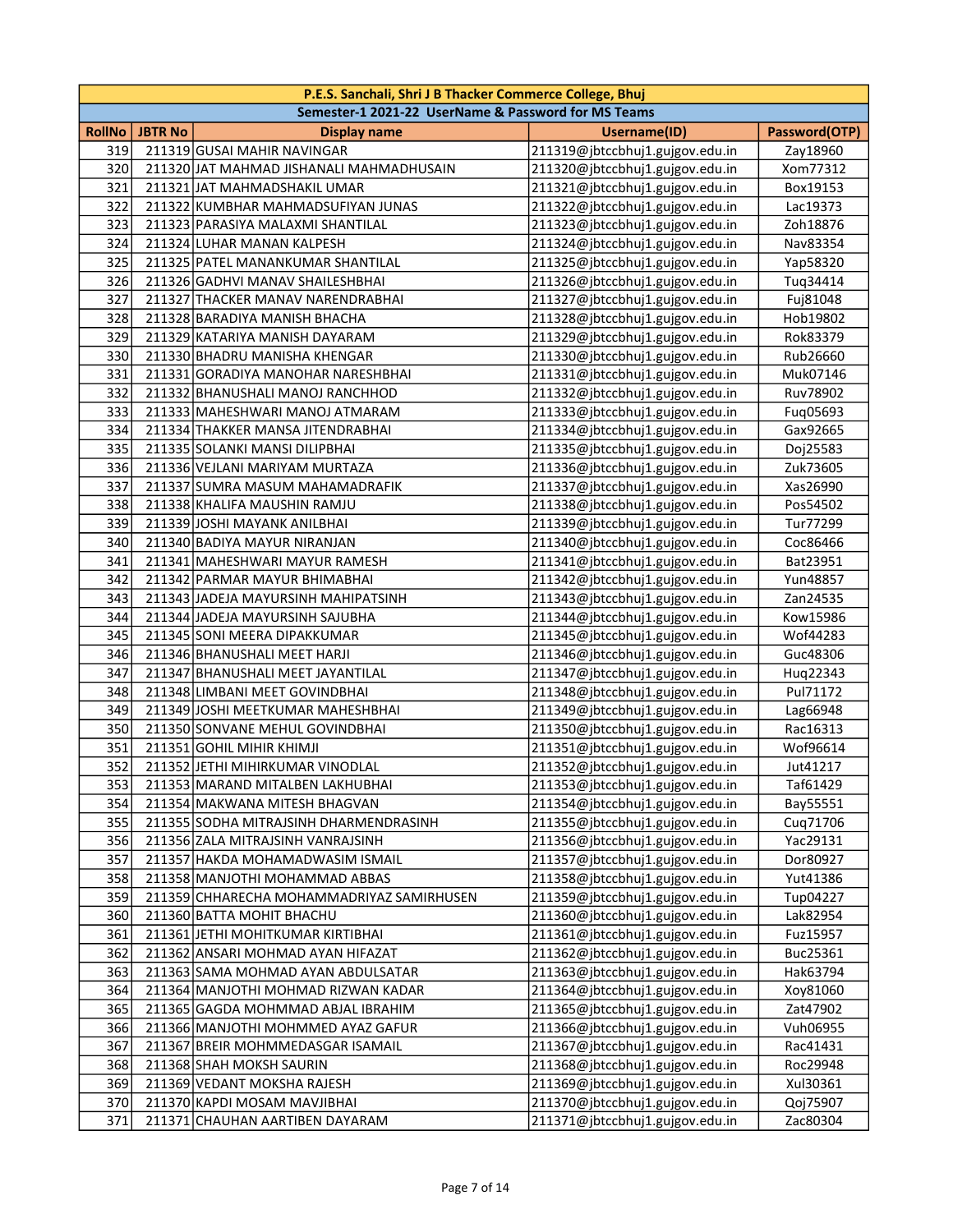|        | P.E.S. Sanchali, Shri J B Thacker Commerce College, Bhuj |                                                     |                                 |               |  |
|--------|----------------------------------------------------------|-----------------------------------------------------|---------------------------------|---------------|--|
|        |                                                          | Semester-1 2021-22 UserName & Password for MS Teams |                                 |               |  |
| RollNo | <b>JBTR No</b>                                           | <b>Display name</b>                                 | Username(ID)                    | Password(OTP) |  |
| 372    |                                                          | 211372 THAKKAR ADITI SANDIPBHAI                     | 211372@jbtccbhuj1.gujgov.edu.in | Kav16235      |  |
| 373    |                                                          | 211373 SAMA AFTAB SARFRAJAHEMAD                     | 211373@jbtccbhuj1.gujgov.edu.in | Lon96662      |  |
| 374    |                                                          | 211374 JADEJA AJAY BHARATSINH                       | 211374@jbtccbhuj1.gujgov.edu.in | Gug28244      |  |
| 375    |                                                          | 211375 KUMBHAR AMAN AAMAD                           | 211375@jbtccbhuj1.gujgov.edu.in | Kuh15474      |  |
| 376    |                                                          | 211376 RATHOD AMAN KAMLESHBHAI                      | 211376@jbtccbhuj1.gujgov.edu.in | Yux19669      |  |
| 377    |                                                          | 211377 SHARMA ANJALI SANJAYKUMAR                    | 211377@jbtccbhuj1.gujgov.edu.in | Wap47404      |  |
| 378    |                                                          | 211378 DIVANI ANJALIBEN JAYSUKHLAL                  | 211378@jbtccbhuj1.gujgov.edu.in | Fop18123      |  |
| 379    |                                                          | 211379 CHAUHAN ANJNABA GAJENDRASINH                 | 211379@jbtccbhuj1.gujgov.edu.in | Zod70474      |  |
| 380    |                                                          | 211380 PATEL ARATI DINESH                           | 211380@jbtccbhuj1.gujgov.edu.in | Vur33301      |  |
| 381    |                                                          | 211381 PARMAR ASHWIN GAUTAM                         | 211381@jbtccbhuj1.gujgov.edu.in | Don27936      |  |
| 382    |                                                          | 211382 RATHOD AYUSHI ARUNBHAI                       | 211382@jbtccbhuj1.gujgov.edu.in | Nob16638      |  |
| 383    |                                                          | 211383 KOTHIVAD BANSARI BABUBHAI                    | 211383@jbtccbhuj1.gujgov.edu.in | Jav32613      |  |
| 384    |                                                          | 211384 BUCH BHAGYA DIPESHBHAI                       | 211384@jbtccbhuj1.gujgov.edu.in | Mar63147      |  |
| 385    |                                                          | 211385 PINDORIYA BHAVIKA PRAVIN                     | 211385@jbtccbhuj1.gujgov.edu.in | Dag50728      |  |
| 386    |                                                          | 211386 SHAH BRIJESHKUMAR ARVINDBHAI                 | 211386@jbtccbhuj1.gujgov.edu.in | Pow29909      |  |
| 387    |                                                          | 211387 JOSHI CHINTAN JAGDISH BHAI                   | 211387@jbtccbhuj1.gujgov.edu.in | Wof59955      |  |
| 388    |                                                          | 211388 VAGHELA CHIRAG SATISHKUMAR                   | 211388@jbtccbhuj1.gujgov.edu.in | Kud59103      |  |
| 389    |                                                          | 211389 GOSWAMI DHAIRYA HITENDRAGIRI                 | 211389@jbtccbhuj1.gujgov.edu.in | Zam56725      |  |
| 390    |                                                          | 211390 HALAI DIGESH RAMESH                          | 211390@jbtccbhuj1.gujgov.edu.in | Tox10800      |  |
| 391    |                                                          | 211391 GOHIL DIGVIJAYSINH SURESHSINH                | 211391@jbtccbhuj1.gujgov.edu.in | Can92314      |  |
| 392    |                                                          | 211392 KERASIYA DILIP DAMJIBHAI                     | 211392@jbtccbhuj1.gujgov.edu.in | Qaz67058      |  |
| 393    |                                                          | 211393 PATEL DIMPLE JAYANTILAL                      | 211393@jbtccbhuj1.gujgov.edu.in | Wad88011      |  |
| 394    |                                                          | 211394 MERIYA DINESHKUMAR NANJIBHAI                 | 211394@jbtccbhuj1.gujgov.edu.in | Zun31922      |  |
| 395    |                                                          | 211395 GORASIYA DIVYANG RAJESH                      | 211395@jbtccbhuj1.gujgov.edu.in | Mub85546      |  |
| 396    |                                                          | 211396 SUMRA FALAK JUNAS                            | 211396@jbtccbhuj1.gujgov.edu.in | Dut53693      |  |
| 397    |                                                          | 211397 THEBA FEZAN RAMJU                            | 211397@jbtccbhuj1.gujgov.edu.in | Val86688      |  |
| 398    |                                                          | 211398 MAHESHWARI GAURAV MANJI                      | 211398@jbtccbhuj1.gujgov.edu.in | Zos21650      |  |
| 399    |                                                          | 211399 MAHESHWARI HAMIR BHIMJI                      | 211399@jbtccbhuj1.gujgov.edu.in | Jox32944      |  |
| 400    |                                                          | 211400 PATEL HARDIK JAYANTILAL                      | 211400@jbtccbhuj1.gujgov.edu.in | Jab47426      |  |
| 401    |                                                          | 211401 RATHOD HARSH SANJAY                          | 211401@jbtccbhuj1.gujgov.edu.in | Puv51873      |  |
| 402    |                                                          | 211402 SARAI HASSAN DAUD                            | 211402@jbtccbhuj1.gujgov.edu.in | Xab35661      |  |
| 403    |                                                          | 211403 GAGAL HEMENDRA HARI                          | 211403@jbtccbhuj1.gujgov.edu.in | Qaz41193      |  |
| 404    |                                                          | 211404 MAKWANA HENSIBEN DHIRAJLAL                   | 211404@jbtccbhuj1.gujgov.edu.in | Voz55127      |  |
| 405    |                                                          | 211405 VASANI HINABEN DHIRAJLAL                     | 211405@jbtccbhuj1.gujgov.edu.in | Tox50874      |  |
| 406    |                                                          | 211406 CHAVDA HIRABA VESLJI                         | 211406@jbtccbhuj1.gujgov.edu.in | Kaj80365      |  |
| 407    |                                                          | 211407 PATEL HIREN JAYANTILAL                       | 211407@jbtccbhuj1.gujgov.edu.in | For85445      |  |
| 408    |                                                          | 211408 THAKKAR ISHIKA VASANTKUMAR                   | 211408@jbtccbhuj1.gujgov.edu.in | Wuj60559      |  |
| 409    |                                                          | 211409 LACHHANI ISHVAR MAHENDRA                     | 211409@jbtccbhuj1.gujgov.edu.in | Kas34978      |  |
| 410    |                                                          | 211410 JUNEJA JAMILAKHTAR SALIM                     | 211410@jbtccbhuj1.gujgov.edu.in | Hax02505      |  |
| 411    |                                                          | 211411 THACKER JAY RAJULBHAI                        | 211411@jbtccbhuj1.gujgov.edu.in | Nop12471      |  |
| 412    |                                                          | 211412 THACKER JAYDEEP VIPUL                        | 211412@jbtccbhuj1.gujgov.edu.in | Mol13884      |  |
| 413    |                                                          | 211413 NARSINGANI JAYKUMAR RASIK                    | 211413@jbtccbhuj1.gujgov.edu.in | Fum40766      |  |
| 414    |                                                          | 211414 DHILA JAYRAM RANMALBHAI                      | 211414@jbtccbhuj1.gujgov.edu.in | Wab95266      |  |
| 415    |                                                          | 211415 BHAGAT JEETKUMAR HARESHBHAI                  | 211415@jbtccbhuj1.gujgov.edu.in | Kup72980      |  |
| 416    |                                                          | 211416 VISHVAKARMA JITENDRA MANOJ                   | 211416@jbtccbhuj1.gujgov.edu.in | Bad96308      |  |
| 417    |                                                          | 211417 JANGAM JUGAL BHARATDERU                      | 211417@jbtccbhuj1.gujgov.edu.in | Yud81791      |  |
| 418    |                                                          | 211418 BADIYA KETAN SHIVJI                          | 211418@jbtccbhuj1.gujgov.edu.in | Xak13676      |  |
| 419    |                                                          | 211419 AHIR KEYUR RANA                              | 211419@jbtccbhuj1.gujgov.edu.in | Pay33170      |  |
| 420    |                                                          | 211420 RABARI KHIMJI SUJABHAI                       | 211420@jbtccbhuj1.gujgov.edu.in | Bab12029      |  |
| 421    |                                                          | 211421 HIRANI KIRTAN JAGDISH                        | 211421@jbtccbhuj1.gujgov.edu.in | Vug54518      |  |
| 422    |                                                          | 211422 HIRANI KISHAN LALJI                          | 211422@jbtccbhuj1.gujgov.edu.in | Raf40211      |  |
| 423    |                                                          | 211423 ACHARYA KRUPA JIGNESHBHAI                    | 211423@jbtccbhuj1.gujgov.edu.in | Sah57794      |  |
| 424    |                                                          | 211424 POKAR KUSHAL ASHVINBHAI                      | 211424@jbtccbhuj1.gujgov.edu.in | Waj62050      |  |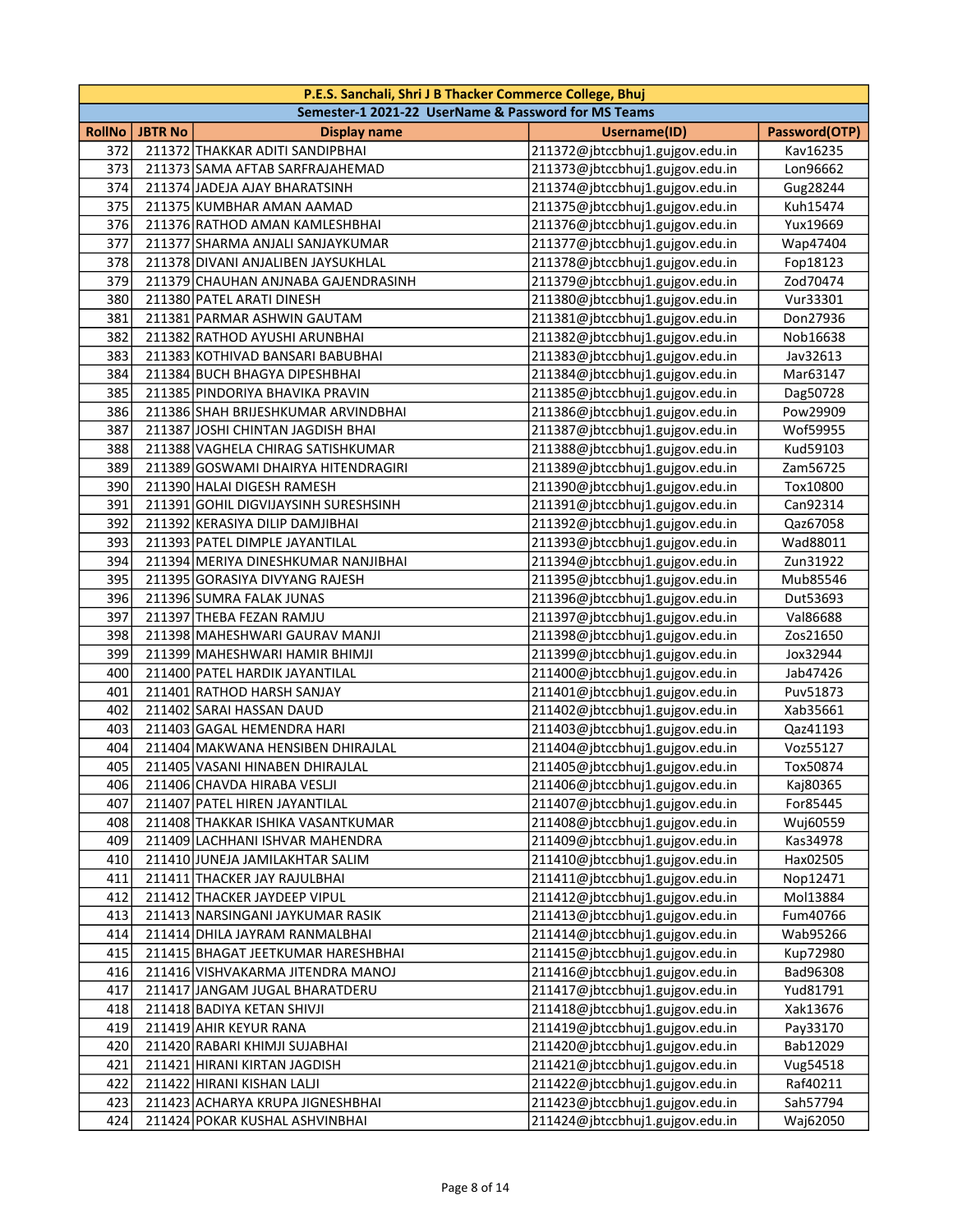|               |                | P.E.S. Sanchali, Shri J B Thacker Commerce College, Bhuj |                                 |               |
|---------------|----------------|----------------------------------------------------------|---------------------------------|---------------|
|               |                | Semester-1 2021-22 UserName & Password for MS Teams      |                                 |               |
| <b>RollNo</b> | <b>JBTR No</b> | <b>Display name</b>                                      | Username(ID)                    | Password(OTP) |
| 425           |                | 211425 SHETH LABDHI BHARATBHAI                           | 211425@jbtccbhuj1.gujgov.edu.in | Qaf84763      |
| 426           |                | 211426 MEHTA MADHAV VIMAL                                | 211426@jbtccbhuj1.gujgov.edu.in | Hoh12808      |
| 427           |                | 211427 JADEJA MAHAVIRSINH KARSHANJI                      | 211427@jbtccbhuj1.gujgov.edu.in | Gov79273      |
| 428           |                | 211428 VARSANI MAHESHKUMAR PREMJI                        | 211428@jbtccbhuj1.gujgov.edu.in | Boj78833      |
| 429           |                | 211429 BAKUTRA MANAV VALJIBHAI                           | 211429@jbtccbhuj1.gujgov.edu.in | Por09056      |
| 430           |                | 211430 SHAH MAURYA HARESH                                | 211430@jbtccbhuj1.gujgov.edu.in | Hug37932      |
| 431           |                | 211431 SENGHANI MILAN SURESH                             | 211431@jbtccbhuj1.gujgov.edu.in | Roq85201      |
| 432           |                | 211432 MATANG MITIN RATAN                                | 211432@jbtccbhuj1.gujgov.edu.in | Wuw37852      |
| 433           |                | 211433 MUGAL MOHAMED AFZAL KHAWAJA                       | 211433@jbtccbhuj1.gujgov.edu.in | Tut58087      |
| 434           |                | 211434 MEMON MOHAMMED M SALIM                            | 211434@jbtccbhuj1.gujgov.edu.in | Nuj25119      |
| 435           |                | 211435 VEKARIYA MOHAN LALJI                              | 211435@jbtccbhuj1.gujgov.edu.in | Bag24831      |
| 436           |                | 211436 VALANI MUKESH KISHORBHAI                          | 211436@jbtccbhuj1.gujgov.edu.in | Xom00377      |
| 437           |                | 211437 VORA NANDINI KANTI                                | 211437@jbtccbhuj1.gujgov.edu.in | Tak20745      |
| 438           |                | 211438 AHIR NEHA SHANTILAL                               | 211438@jbtccbhuj1.gujgov.edu.in | Zom48415      |
| 439           |                | 211439 THAKKAR NEHA KISHORKUMAR                          | 211439@jbtccbhuj1.gujgov.edu.in | Dos70321      |
| 440           |                | 211440 JOSHI NIHAR SHAILESHBHAI                          | 211440@jbtccbhuj1.gujgov.edu.in | Yux53912      |
| 441           |                | 211441 GHADGE NIKITA RAJENDRA                            | 211441@jbtccbhuj1.gujgov.edu.in | Don39709      |
| 442           |                | 211442 BHANUSHALI NIRALI MAHENDRA                        | 211442@jbtccbhuj1.gujgov.edu.in | Wax09656      |
| 443           |                | 211443 KHATRI NOAMAN NAUSHADALI                          | 211443@jbtccbhuj1.gujgov.edu.in | Kac95496      |
| 444           |                | 211444 GORANI OM ARVIND                                  | 211444@jbtccbhuj1.gujgov.edu.in | Dof17143      |
| 445           |                | 211445 MARU OMKAR SURESHBHAI                             | 211445@jbtccbhuj1.gujgov.edu.in | Qac95359      |
| 446           |                | 211446 VALANI PAYALBEN AMRUTLAL                          | 211446@jbtccbhuj1.gujgov.edu.in | Joy07388      |
| 447           |                | 211447 BHANUSHALI POOJA ATMARAM                          | 211447@jbtccbhuj1.gujgov.edu.in | Bab30215      |
| 448           |                | 211448 SOLANKI PRADIPKUMAR VINUBHAI                      | 211448@jbtccbhuj1.gujgov.edu.in | Gol12338      |
| 449           |                | 211449 PITRODA PRINCE KALPESH                            | 211449@jbtccbhuj1.gujgov.edu.in | Mog82391      |
| 450           |                | 211450 SUTAR PURVI DINESH                                | 211450@jbtccbhuj1.gujgov.edu.in | Gor26046      |
| 451           |                | 211451 PATEL RADHA VIDESHIPRASHAD                        | 211451@jbtccbhuj1.gujgov.edu.in | Fuk78236      |
| 452           |                | 211452 PARMAR RAHUL MANSUKHBHAI                          | 211452@jbtccbhuj1.gujgov.edu.in | Sab07234      |
| 453           |                | 211453 REDDY RAHUL SIMADRI                               | 211453@jbtccbhuj1.gujgov.edu.in | Juh54970      |
| 454           |                | 211454 PATEL RAJ UMESHBHAI                               | 211454@jbtccbhuj1.gujgov.edu.in | Dop24117      |
| 455           |                | 211455 SANDHISAMA RIBAH MAHMADSALIM                      | 211455@jbtccbhuj1.gujgov.edu.in | Cun34139      |
| 456           |                | 211456 VARSANI RONAK GOPAL                               | 211456@jbtccbhuj1.gujgov.edu.in | Wug36925      |
| 457           |                | 211457 PARA SABIR SULEMAN                                | 211457@jbtccbhuj1.gujgov.edu.in | Gog51301      |
| 458           |                | 211458 UTHAR SAHID KASAM                                 | 211458@jbtccbhuj1.gujgov.edu.in | Rap71512      |
| 459           |                | 211459 GUSAI SAHIL HARSUKHGAR                            | 211459@jbtccbhuj1.gujgov.edu.in | Caf09637      |
| 460           |                | 211460 RUDANI SANDHYABEN NAVINBHAI                       | 211460@jbtccbhuj1.gujgov.edu.in | Wof29871      |
| 461           |                | 211461 MAHESHWARI SANJAY MANHAR                          | 211461@jbtccbhuj1.gujgov.edu.in | Ram07021      |
| 462           |                | 211462 MARAND SATISH RAJESHBHAI                          | 211462@jbtccbhuj1.gujgov.edu.in | Cuc28369      |
| 463           |                | 211463 VAGHANI SHAILESH DINESHBHAI                       | 211463@jbtccbhuj1.gujgov.edu.in | Hor22572      |
| 464           |                | 211464 VEKARIYA SHANTILAL RAMESH                         | 211464@jbtccbhuj1.gujgov.edu.in | Lah90688      |
| 465           |                | 211465 SENGHANI SHIV DAMJIBHAI                           | 211465@jbtccbhuj1.gujgov.edu.in | Jaq11877      |
| 466           |                | 211466 GAJARA SHIVA MAHESHBHAI                           | 211466@jbtccbhuj1.gujgov.edu.in | Saf06214      |
| 467           |                | 211467 THACKER SHIVAM RAJESHBHAI                         | 211467@jbtccbhuj1.gujgov.edu.in | Rot91169      |
| 468           |                | 211468 PITRODA SHRUTIBEN SURESH                          | 211468@jbtccbhuj1.gujgov.edu.in | Zom17292      |
| 469           |                | 211469 VEKARIYA SHYAM DHIRAJ                             | 211469@jbtccbhuj1.gujgov.edu.in | Muy42937      |
| 470           |                | 211470 DOSHI SIDDH VIMALBHAI                             | 211470@jbtccbhuj1.gujgov.edu.in | Voh65284      |
| 471           |                | 211471 PATEL SMIT ASHOKKUMAR                             | 211471@jbtccbhuj1.gujgov.edu.in | Qab57416      |
| 472           |                | 211472 KUMBHAR SOBAN JAKAB                               | 211472@jbtccbhuj1.gujgov.edu.in | Xov38285      |
| 473           |                | 211473 VASANI SORYA NAVINBHAI                            | 211473@jbtccbhuj1.gujgov.edu.in | Kod31235      |
| 474           |                | 211474 GAGAL SUBHASH DAMJI                               | 211474@jbtccbhuj1.gujgov.edu.in | Hoy04129      |
| 475           |                | 211475 GORASIYA SUMEET RAMESH                            | 211475@jbtccbhuj1.gujgov.edu.in | Nuc98222      |
| 476           |                | 211476 BHADRU TELAKSHI PUNJABHAI                         | 211476@jbtccbhuj1.gujgov.edu.in | Huz05687      |
| 477           |                | 211477 GORASIYA UMESH SHIVJI                             | 211477@jbtccbhuj1.gujgov.edu.in | Nal95646      |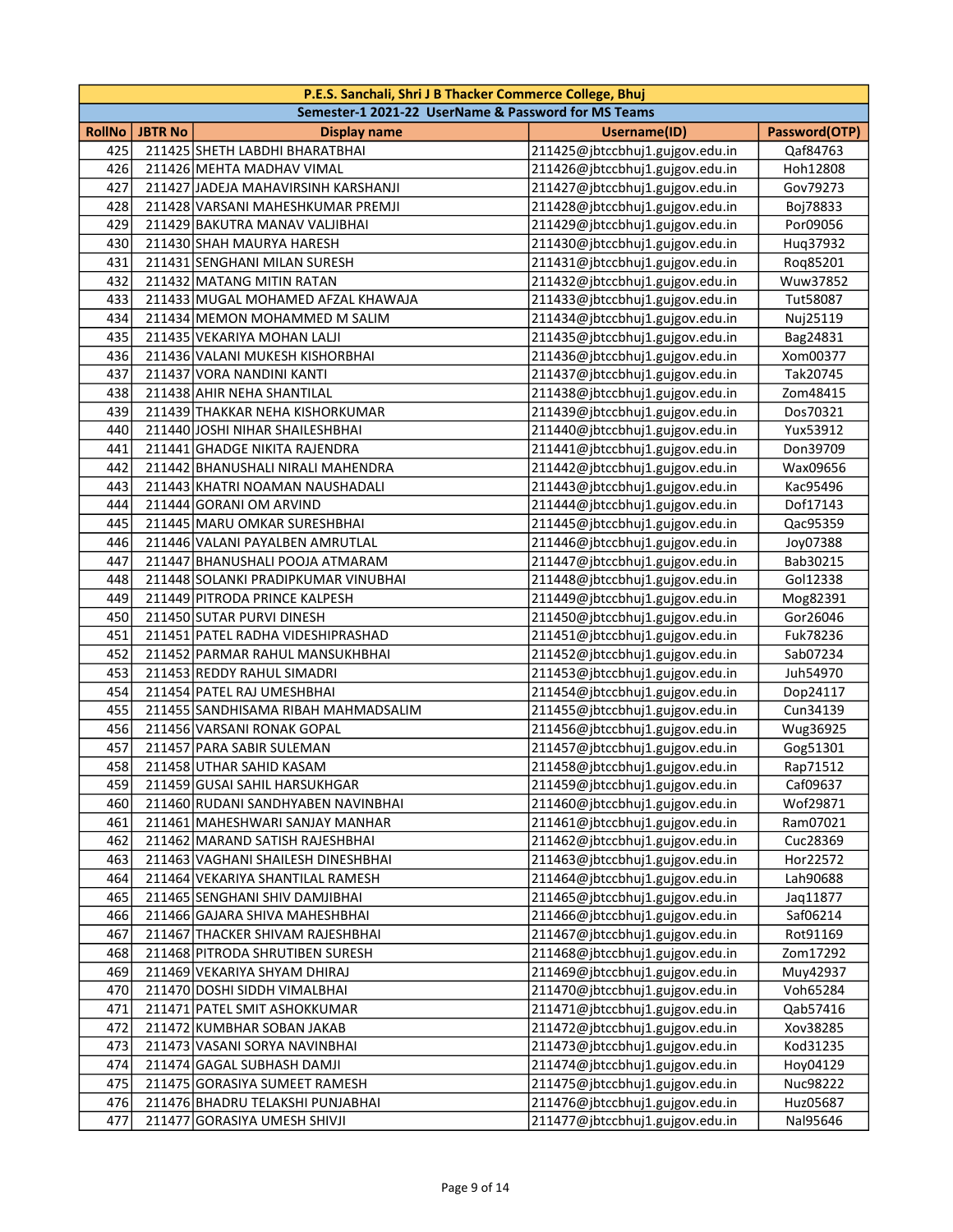|               |                | P.E.S. Sanchali, Shri J B Thacker Commerce College, Bhuj |                                 |               |
|---------------|----------------|----------------------------------------------------------|---------------------------------|---------------|
|               |                | Semester-1 2021-22 UserName & Password for MS Teams      |                                 |               |
| <b>RollNo</b> | <b>JBTR No</b> | <b>Display name</b>                                      | Username(ID)                    | Password(OTP) |
| 478           |                | 211478 MANANI UNNATIBEN HARESHBHAI                       | 211478@jbtccbhuj1.gujgov.edu.in | Maz48807      |
| 479           |                | 211479 BARADIYA UTTAM SHAMJI                             | 211479@jbtccbhuj1.gujgov.edu.in | Tof97434      |
| 480           |                | 211480 RABARI VERSHIBHAI LAKHABHAI                       | 211480@jbtccbhuj1.gujgov.edu.in | Jas16843      |
| 481           |                | 211481 ZALA VISHWAJITSINH VASUDEVSINH                    | 211481@jbtccbhuj1.gujgov.edu.in | Dup14024      |
| 482           |                | 211482 GOHIL YASHVARDHANSINH DHARMENDRASINH              | 211482@jbtccbhuj1.gujgov.edu.in | Xab84593      |
| 483           |                | 211483 KHALIFA YASIN SALEMAMAD                           | 211483@jbtccbhuj1.gujgov.edu.in | Sov17424      |
| 484           |                | 211484 BHUVA YOGESH GOVIND                               | 211484@jbtccbhuj1.gujgov.edu.in | Xum26721      |
| 485           |                | 211485 KHATRI MUHAMMAD FARID                             | 211485@jbtccbhuj1.gujgov.edu.in | Var28396      |
| 486           |                | 211486 KEVAR MUHIB ALTAF                                 | 211486@jbtccbhuj1.gujgov.edu.in | Fug37603      |
| 487           |                | 211487 HALADARSH MUJMIL ABUBAKAR                         | 211487@jbtccbhuj1.gujgov.edu.in | Var01903      |
| 488           |                | 211488 LALOR MUNIRA ANWAR                                | 211488@jbtccbhuj1.gujgov.edu.in | Zaw06835      |
| 489           |                | 211489 VEJLANI MURTAZA MUSTAFA                           | 211489@jbtccbhuj1.gujgov.edu.in | Taz07099      |
| 490           |                | 211490 SAMA NAAZ ISAMAIL                                 | 211490@jbtccbhuj1.gujgov.edu.in | Buy55615      |
| 491           |                | 211491 BHAGAT NAMAN RAMESH                               | 211491@jbtccbhuj1.gujgov.edu.in | Zoq38680      |
| 492           |                | 211492 JETHI NANDNI MAHESHBHAI                           | 211492@jbtccbhuj1.gujgov.edu.in | Yaw39526      |
| 493           |                | 211493 MORBIA NANDNI DINESH                              | 211493@jbtccbhuj1.gujgov.edu.in | Cof98130      |
| 494           |                | 211494 BHANUSHALI NARENDRAKUMAR ARVINDBHAI               | 211494@jbtccbhuj1.gujgov.edu.in | Zus48935      |
| 495           |                | 211495 MAHESHWARI NARESH VELJI                           | 211495@jbtccbhuj1.gujgov.edu.in | Wax81231      |
| 496           |                | 211496 MARAJ NARESH MANJI                                | 211496@jbtccbhuj1.gujgov.edu.in | Kav16671      |
| 497           |                | 211497 GAGAL NAVGHAN LAXMAN                              | 211497@jbtccbhuj1.gujgov.edu.in | Sud94782      |
| 498           |                | 211498 JAT NAWAB ABDULSATAR                              | 211498@jbtccbhuj1.gujgov.edu.in | Toz90681      |
| 499           |                | 211499 SANNA NAYAB MAMAD                                 | 211499@jbtccbhuj1.gujgov.edu.in | Pud15401      |
| 500           |                | 211500 ISANI NAZNEEN ABID                                | 211500@jbtccbhuj1.gujgov.edu.in | Moy24852      |
| 501           |                | 211501 SHAH NEEL RUPESHBHAI                              | 211501@jbtccbhuj1.gujgov.edu.in | Qoj90751      |
| 502           |                | 211502 ODHANA NEETA KANTILAL                             | 211502@jbtccbhuj1.gujgov.edu.in | Tax67778      |
| 503           |                | 211503 BHANUSHALI NEHA VINESHBHAI                        | 211503@jbtccbhuj1.gujgov.edu.in | Xoj55177      |
| 504           |                | 211504 KHUNGLA NEHAL DHANJI                              | 211504@jbtccbhuj1.gujgov.edu.in | Yog18132      |
| 505           |                | 211505 SHAH NEMI BRIJESHBHAI                             | 211505@jbtccbhuj1.gujgov.edu.in | Was66780      |
| 506           |                | 211506 GOR NENCY AMITBHAI                                | 211506@jbtccbhuj1.gujgov.edu.in | Zar35790      |
| 507           |                | 211507 DOSHI NIDHI ANILBHAI                              | 211507@jbtccbhuj1.gujgov.edu.in | Hoh83302      |
| 508           |                | 211508 JADEJA NIDHIBA BATUKSINH                          | 211508@jbtccbhuj1.gujgov.edu.in | Wox62994      |
| 509           |                | 211509 SATHWARA NIIRAV CHHAGANBHAI                       | 211509@jbtccbhuj1.gujgov.edu.in | Gun86558      |
| 510           |                | 211510 RAMJIYANI NIKHIL JITENDRABHAI                     | 211510@jbtccbhuj1.gujgov.edu.in | Hun36345      |
| 511           |                | 211511 RATHOD NIKHIL SURESHBHAI                          | 211511@jbtccbhuj1.gujgov.edu.in | Dog67574      |
| 512           |                | 211512 PINDORIYA NIKITA BHIMJI                           | 211512@jbtccbhuj1.gujgov.edu.in | Rut42903      |
| 513           |                | 211513 DHILA NILESH SAJANBHAI                            | 211513@jbtccbhuj1.gujgov.edu.in | Zov71126      |
| 514           |                | 211514 PATEL NIMISHA SHANKARLAL                          | 211514@jbtccbhuj1.gujgov.edu.in | Yuv30546      |
| 515           |                | 211515 GAGAL NIRAJ RANCHHOD                              | 211515@jbtccbhuj1.gujgov.edu.in | Zus65321      |
| 516           |                | 211516 BHIMANI NIRAV CHUNILAL                            | 211516@jbtccbhuj1.gujgov.edu.in | Doz40061      |
| 517           |                | 211517 MEPANI NISHA GOPAL                                | 211517@jbtccbhuj1.gujgov.edu.in | Sah82938      |
| 518           |                | 211518 SHAH NISHEETA PRAKASHBHAI                         | 211518@jbtccbhuj1.gujgov.edu.in | Toz04606      |
| 519           |                | 211519 MEHTA NISHI VIMALBHAI                             | 211519@jbtccbhuj1.gujgov.edu.in | Mul32997      |
| 520           |                | 211520 KHANDEKA NITIN NAGJI                              | 211520@jbtccbhuj1.gujgov.edu.in | Guw66337      |
| 521           |                | 211521 MAHESHWARI NITIN KANJI                            | 211521@jbtccbhuj1.gujgov.edu.in | Vac71914      |
| 522           |                | 211522 MAVANI NITY PARSHOTTAM                            | 211522@jbtccbhuj1.gujgov.edu.in | Yum36971      |
| 523           |                | 211523 SONI NITYA JAYESHKUMAR                            | 211523@jbtccbhuj1.gujgov.edu.in | Ban76791      |
| 524           |                | 211524 THACKER NIYATI JIGNESH                            | 211524@jbtccbhuj1.gujgov.edu.in | Lac57771      |
| 525           |                | 211525 BHABHUVANI NOMISHA SULTANBHAI                     | 211525@jbtccbhuj1.gujgov.edu.in | Haw23474      |
| 526           |                | 211526 MEMON NURBAKHT MOHMADRAFIQ                        | 211526@jbtccbhuj1.gujgov.edu.in | Tuv10326      |
| 527           |                | 211527 POMAL OM SANJAY                                   | 211527@jbtccbhuj1.gujgov.edu.in | Jag12996      |
| 528           |                | 211528 VYAS OM YOGESHBHAI                                | 211528@jbtccbhuj1.gujgov.edu.in | Roc49483      |
| 529           |                | 211529 GUNSAI OMGAR VASANTGAR                            | 211529@jbtccbhuj1.gujgov.edu.in | Son13998      |
| 530           |                | 211530 BHANUSHALI PALLAVI KANJIBHAI                      | 211530@jbtccbhuj1.gujgov.edu.in | Nuz13337      |
|               |                |                                                          |                                 |               |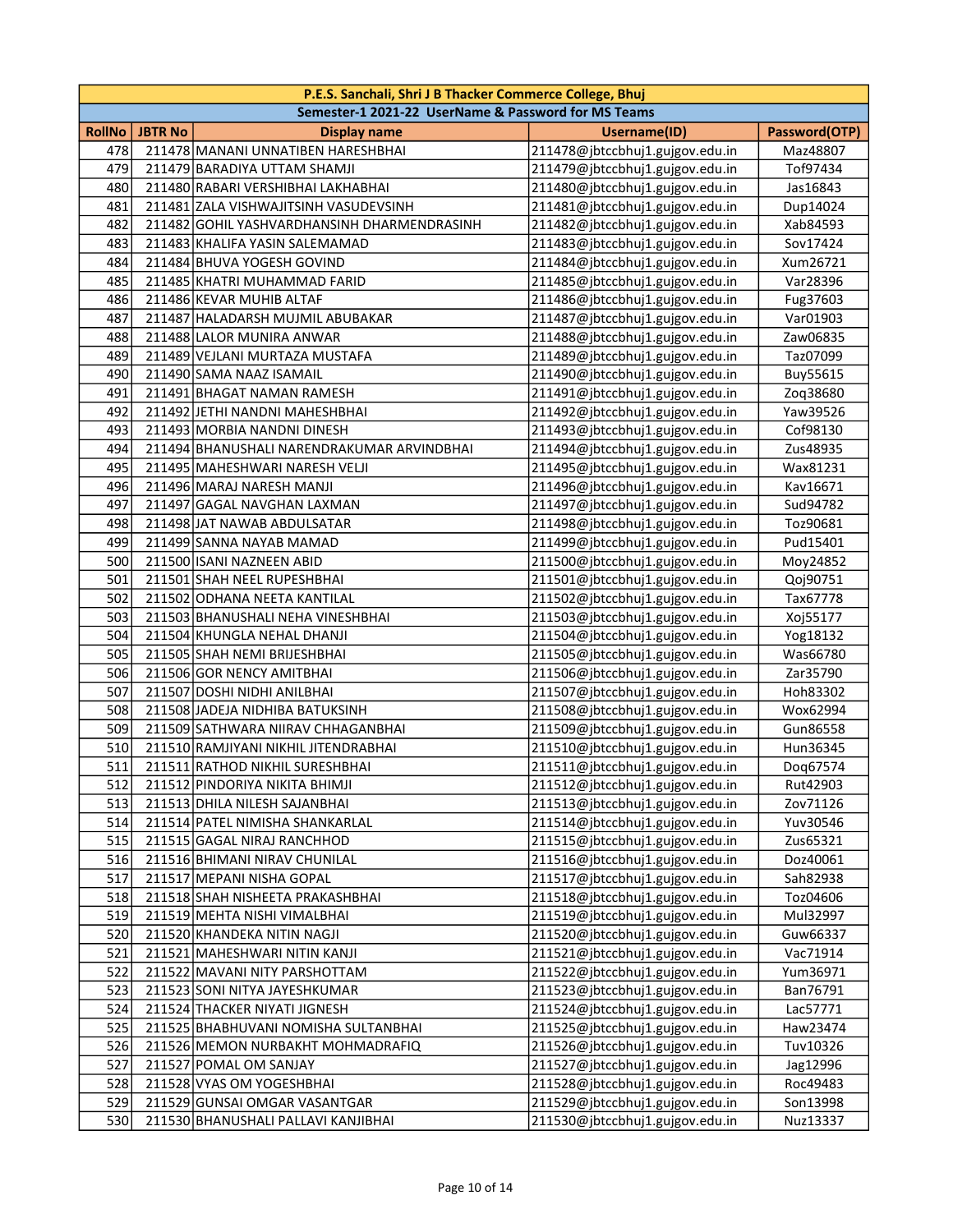|        |                | P.E.S. Sanchali, Shri J B Thacker Commerce College, Bhuj |                                 |               |
|--------|----------------|----------------------------------------------------------|---------------------------------|---------------|
|        |                | Semester-1 2021-22 UserName & Password for MS Teams      |                                 |               |
| RollNo | <b>JBTR No</b> | <b>Display name</b>                                      | Username(ID)                    | Password(OTP) |
| 531    |                | 211531 CHAVDA PARAG RAVJI                                | 211531@jbtccbhuj1.gujgov.edu.in | Kup07637      |
| 532    |                | 211532 CHAVDA PARAS SHAMBHU                              | 211532@jbtccbhuj1.gujgov.edu.in | Zor82895      |
| 533    |                | 211533 RANGANI PARTH RAJESHBHAI                          | 211533@jbtccbhuj1.gujgov.edu.in | Nat43542      |
| 534    |                | 211534 TANK PARTH VINODBHAI                              | 211534@jbtccbhuj1.gujgov.edu.in | Pup79636      |
| 535    |                | 211535 JARU PARTHUV RAMESHBHAI                           | 211535@jbtccbhuj1.gujgov.edu.in | Tab48485      |
| 536    |                | 211536 MALEK PARVEJ SOKATHUSEN                           | 211536@jbtccbhuj1.gujgov.edu.in | Buj25541      |
| 537    |                | 211537 SHAH PAVAN DEEPAKBHAI                             | 211537@jbtccbhuj1.gujgov.edu.in | Joh07678      |
| 538    |                | 211538 DESAI PAYAL RAMABHAI                              | 211538@jbtccbhuj1.gujgov.edu.in | Dov84455      |
| 539    |                | 211539 DAYANI PINAL BHARATKUMAR                          | 211539@jbtccbhuj1.gujgov.edu.in | Kab36220      |
| 540    |                | 211540 PUROHIT PIYUSH SANTOSHBHAI                        | 211540@jbtccbhuj1.gujgov.edu.in | Lox21031      |
| 541    |                | 211541 DAGHA POOJA LALITBHAI                             | 211541@jbtccbhuj1.gujgov.edu.in | Buf72495      |
| 542    |                | 211542 GUSAI POOJA VINODGAR                              | 211542@jbtccbhuj1.gujgov.edu.in | Sab05641      |
| 543    |                | 211543 MOTA POOJA PRAKASHBHAI                            | 211543@jbtccbhuj1.gujgov.edu.in | Luy73891      |
| 544    |                | 211544 VADOR POOJA KALPESHBHAI                           | 211544@jbtccbhuj1.gujgov.edu.in | Sow00757      |
| 545    |                | 211545 VALAND POONAMBEN RAJESH                           | 211545@jbtccbhuj1.gujgov.edu.in | Mub38241      |
| 546    |                | 211546 GAGAL PRABHAT MAVJI                               | 211546@jbtccbhuj1.gujgov.edu.in | Woc43551      |
| 547    |                | 211547 HALA PRACHI ANILBHAI                              | 211547@jbtccbhuj1.gujgov.edu.in | Goc86636      |
| 548    |                | 211548 PATEL PRACHI MAHESHBHAI                           | 211548@jbtccbhuj1.gujgov.edu.in | Foh45532      |
| 549    |                | 211549 VORA PRACHI JITENDRA                              | 211549@jbtccbhuj1.gujgov.edu.in | Rut04374      |
| 550    |                | 211550 PATEL PRAGATIBEN VINODBHAI                        | 211550@jbtccbhuj1.gujgov.edu.in | Yul56495      |
| 551    |                | 211551 BHANUSHALI PRAKASH LAXMIDAS                       | 211551@jbtccbhuj1.gujgov.edu.in | Doz22073      |
| 552    |                | 211552 SHAMALIYA PRAKASH NANJI                           | 211552@jbtccbhuj1.gujgov.edu.in | Voh98393      |
| 553    |                | 211553 RAVAL PRANJAL KHUSHAL                             | 211553@jbtccbhuj1.gujgov.edu.in | Nor26140      |
| 554    |                | 211554 CHHEDA PRANJALI HEMANTBHAI                        | 211554@jbtccbhuj1.gujgov.edu.in | Sag43082      |
| 555    |                | 211555 JADEJA PRATIKSHABA JAYENDRASINH                   | 211555@jbtccbhuj1.gujgov.edu.in | Gax50437      |
| 556    |                | 211556 JADEJA PRATIPALSINH LAKHUBHA                      | 211556@jbtccbhuj1.gujgov.edu.in | Yuc78199      |
| 557    |                | 211557 JADEJA PRAVINSINH UMARSANGJI                      | 211557@jbtccbhuj1.gujgov.edu.in | Pol70472      |
| 558    |                | 211558 SHAH PREET NISHIT                                 | 211558@jbtccbhuj1.gujgov.edu.in | Bud84266      |
| 559    |                | 211559 PATEL PREM JAYESH                                 | 211559@jbtccbhuj1.gujgov.edu.in | Yom40066      |
| 560    |                | 211560 THACKER PREM KISHORBHAI                           | 211560@jbtccbhuj1.gujgov.edu.in | Tuh36912      |
| 561    |                | 211561 RAJGOR PRINCE BALVANTBHAI                         | 211561@jbtccbhuj1.gujgov.edu.in | Nax30165      |
| 562    |                | 211562 MECWAN PRINCEY PETER                              | 211562@jbtccbhuj1.gujgov.edu.in | Wok07554      |
| 563    |                | 211563 DANGAR PRITAM BHARATBHAI                          | 211563@jbtccbhuj1.gujgov.edu.in | Tug44437      |
| 564    |                | 211564 SODHA PRIYABA VANRAJSINH                          | 211564@jbtccbhuj1.gujgov.edu.in | Yob93991      |
| 565    |                | 211565 BHANUSHALI PRIYABEN BHARATBHAI                    | 211565@jbtccbhuj1.gujgov.edu.in | Vun39233      |
| 566    |                | 211566 DAMA PRIYAL PRAKASHBHAI                           | 211566@jbtccbhuj1.gujgov.edu.in | Yor89336      |
| 567    |                | 211567 NATHBAVA PRIYANKA MAYANATH                        | 211567@jbtccbhuj1.gujgov.edu.in | Wap02658      |
| 568    |                | 211568 CHHABHAIYA PRIYANSHI KISHORBHAI                   | 211568@jbtccbhuj1.gujgov.edu.in | Jus86468      |
| 569    |                | 211569 SOTA PRIYANSHI NARENDRABHAI                       | 211569@jbtccbhuj1.gujgov.edu.in | Rax02238      |
| 570    |                | 211570 VAGHELA PUJAN CHANDRAKANT                         | 211570@jbtccbhuj1.gujgov.edu.in | Tac56109      |
| 571    |                | 211571 CHAVDA RADHABEN SAMAT                             | 211571@jbtccbhuj1.gujgov.edu.in | Hag34754      |
| 572    |                | 211572 HALA RADHIKA KISHORBHAI                           | 211572@jbtccbhuj1.gujgov.edu.in | Pom04220      |
| 573    |                | 211573 KHOJA RAHENUMA RUSTAM                             | 211573@jbtccbhuj1.gujgov.edu.in | Ruk94764      |
| 574    |                | 211574 KHATRI RAHMAN KASAM                               | 211574@jbtccbhuj1.gujgov.edu.in | Cov85015      |
| 575    |                | 211575 GANDHER RAHUL PRAVIN                              | 211575@jbtccbhuj1.gujgov.edu.in | Wuf24817      |
| 576    |                | 211576 KOTHIVAR RAHUL BIPIN                              | 211576@jbtccbhuj1.gujgov.edu.in | Huv85281      |
| 577    |                | 211577 UPADHYAY RAJ SHAILESHKUMAR                        | 211577@jbtccbhuj1.gujgov.edu.in | Lar26723      |
| 578    |                | 211578 VADOR RAJ ISHWARBHAI                              | 211578@jbtccbhuj1.gujgov.edu.in | Nop19889      |
| 579    |                | 211579 BAGAL RAJAN RAJIVBHAI                             | 211579@jbtccbhuj1.gujgov.edu.in | Kos36121      |
| 580    |                | 211580 RANA RAJDEEPSINH NARENDRASINH                     | 211580@jbtccbhuj1.gujgov.edu.in | Bac87827      |
| 581    |                | 211581 MAHESHWARI RAJESH AMRUTBHAI                       | 211581@jbtccbhuj1.gujgov.edu.in | Wuj06647      |
| 582    |                | 211582 MANGE RAJESHKUMAR KANJI                           | 211582@jbtccbhuj1.gujgov.edu.in | Loh01821      |
| 583    |                | 211583 DAFDA RAJU DHARAMSHI                              | 211583@jbtccbhuj1.gujgov.edu.in | Luh17516      |
|        |                |                                                          |                                 |               |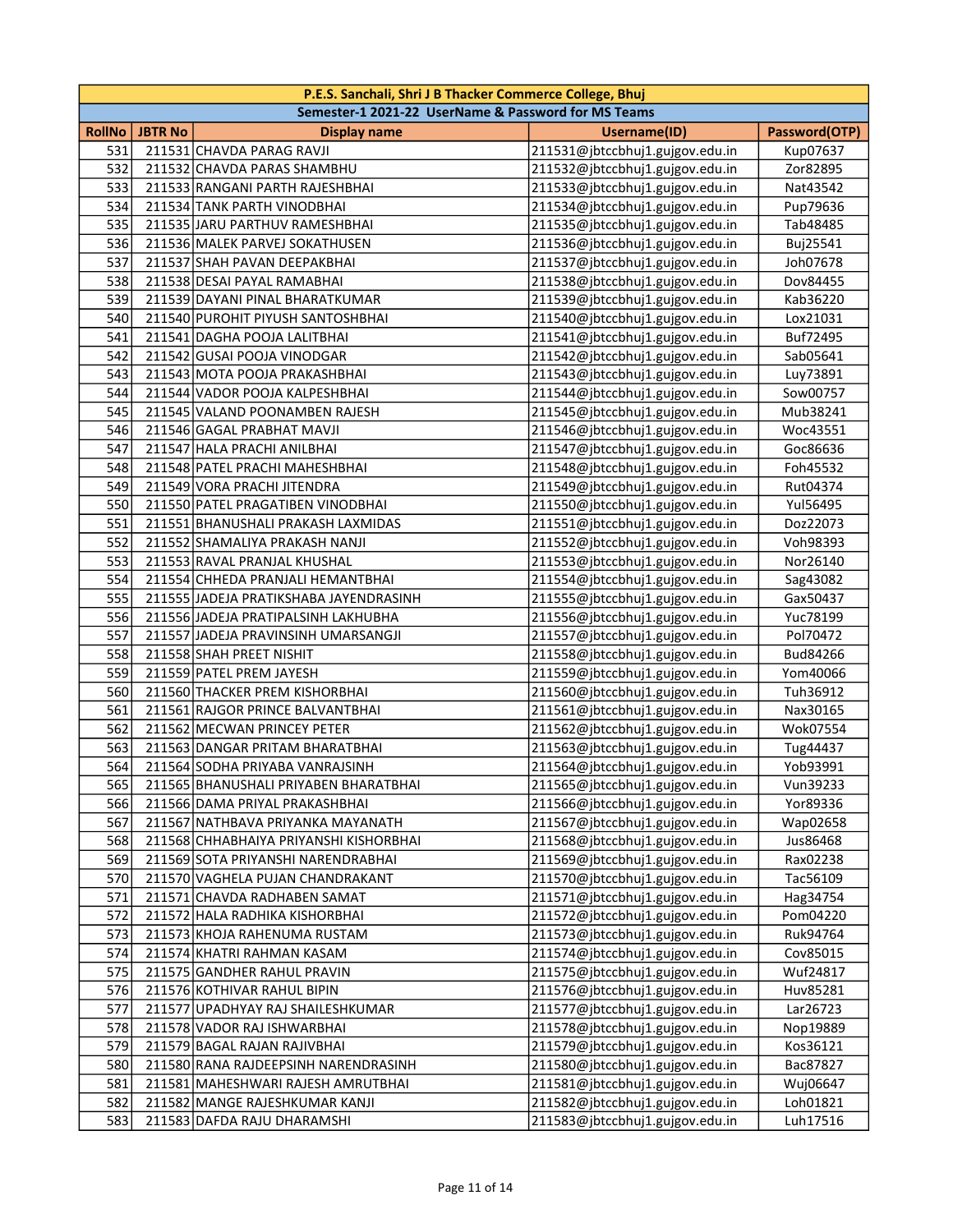|        | P.E.S. Sanchali, Shri J B Thacker Commerce College, Bhuj<br>Semester-1 2021-22 UserName & Password for MS Teams |                                              |                                 |               |  |
|--------|-----------------------------------------------------------------------------------------------------------------|----------------------------------------------|---------------------------------|---------------|--|
| RollNo | <b>JBTR No</b>                                                                                                  | <b>Display name</b>                          | Username(ID)                    | Password(OTP) |  |
| 584    |                                                                                                                 | 211584 GAGAL RAJVEER KANJI                   | 211584@jbtccbhuj1.gujgov.edu.in | Nul63956      |  |
| 585    |                                                                                                                 | 211585 SOLANKI RAJVEER KAMALBHAI             | 211585@jbtccbhuj1.gujgov.edu.in | Xuw19648      |  |
| 586    |                                                                                                                 | 211586 CHAUHAN RAKHEE DILIP                  | 211586@jbtccbhuj1.gujgov.edu.in | Nus01521      |  |
| 587    |                                                                                                                 | 211587 SEDA RAM GOPAL                        | 211587@jbtccbhuj1.gujgov.edu.in | Qob33479      |  |
| 588    |                                                                                                                 | 211588 RABARI RAMA SAVA                      | 211588@jbtccbhuj1.gujgov.edu.in | Vov01676      |  |
| 589    |                                                                                                                 | 211589 JADEJA RAMDEVSINH KANUBHA             | 211589@jbtccbhuj1.gujgov.edu.in | Bab87508      |  |
| 590    |                                                                                                                 | 211590 SODHA RAMDEVSINH BHUPATSINH           | 211590@jbtccbhuj1.gujgov.edu.in | Tuc67767      |  |
| 591    |                                                                                                                 | 211591 VARCHAND RAMESHBHAI DAYABHAI          | 211591@jbtccbhuj1.gujgov.edu.in | Tun11950      |  |
| 592    |                                                                                                                 | 211592 RABARI RAVIBHAI JESHABHAI             | 211592@jbtccbhuj1.gujgov.edu.in | Qoc27221      |  |
| 593    |                                                                                                                 | 211593 JOLA RAVINABEN PARABAT                | 211593@jbtccbhuj1.gujgov.edu.in | Rus21520      |  |
| 594    |                                                                                                                 | 211594 JADEJA RAVIRAJSINH SAHADEVSINH        | 211594@jbtccbhuj1.gujgov.edu.in | Huz08264      |  |
| 595    |                                                                                                                 | 211595 VARCHAND RAVJIBHAI VASANBHAI          | 211595@jbtccbhuj1.gujgov.edu.in | Wan79346      |  |
| 596    |                                                                                                                 | 211596 JAT REHAN ALIMAMAD                    | 211596@jbtccbhuj1.gujgov.edu.in | Fuy36404      |  |
| 597    |                                                                                                                 | 211597 JEPAR RIDDHI MOHAN                    | 211597@jbtccbhuj1.gujgov.edu.in | Huv04312      |  |
| 598    |                                                                                                                 | 211598 RATHOD RIDDHI PARESHBHAI              | 211598@jbtccbhuj1.gujgov.edu.in | Cox55550      |  |
| 599    |                                                                                                                 | 211599 SIDI RIFAKAT YUNUS                    | 211599@jbtccbhuj1.gujgov.edu.in | Kum59946      |  |
| 600    |                                                                                                                 | 211600 CHHANGA RITESH RANCHHOD               | 211600@jbtccbhuj1.gujgov.edu.in | Kop93642      |  |
| 601    |                                                                                                                 | 211601 BHANUSHALEE RIYA DEEPAKBHAI           | 211601@jbtccbhuj1.gujgov.edu.in | Vac09986      |  |
| 602    |                                                                                                                 | 211602 NAKRANI RIYABEN VINODKUMAR            | 211602@jbtccbhuj1.gujgov.edu.in | Qov37112      |  |
| 603    |                                                                                                                 | 211603 SHEKH RIYAZ MAHMDHANIF                | 211603@jbtccbhuj1.gujgov.edu.in | Duy31585      |  |
| 604    |                                                                                                                 | 211604 CHAVDA ROHIT HIRABHAI                 | 211604@jbtccbhuj1.gujgov.edu.in | Kaq17696      |  |
| 605    |                                                                                                                 | 211605 DANGAR ROHIT RANCHHOD                 | 211605@jbtccbhuj1.gujgov.edu.in | Mos32146      |  |
| 606    |                                                                                                                 | 211606 LUHAR RONAKBHAI KAMLESHBHAI           | 211606@jbtccbhuj1.gujgov.edu.in | Wuk32154      |  |
| 607    |                                                                                                                 | 211607 DAFDA RONIT JAYANTILAL                | 211607@jbtccbhuj1.gujgov.edu.in | Mok37667      |  |
| 608    |                                                                                                                 | 211608 HADIYA ROSHNI KISHORBHAI              | 211608@jbtccbhuj1.gujgov.edu.in | Lug68787      |  |
| 609    |                                                                                                                 | 211609 ROWA RUBINABANU HAJI                  | 211609@jbtccbhuj1.gujgov.edu.in | Wow11134      |  |
| 610    |                                                                                                                 | 211610 RAJGOR RUCHIT CHETANBHAI              | 211610@jbtccbhuj1.gujgov.edu.in | Qoh91579      |  |
| 611    |                                                                                                                 | 211611 SAMA RUKSHANA ABDULGANI               | 211611@jbtccbhuj1.gujgov.edu.in | Qoc08255      |  |
| 612    |                                                                                                                 | 211612 DAVDA RUPESH SURESHBHAI               | 211612@jbtccbhuj1.gujgov.edu.in | Zad20646      |  |
| 613    |                                                                                                                 | 211613 RAMANI RUTVI VINOD                    | 211613@jbtccbhuj1.gujgov.edu.in | Tos33571      |  |
| 614    |                                                                                                                 | 211614 SHAH SAANCHI KALPESHBHAI              | 211614@jbtccbhuj1.gujgov.edu.in | Fah45433      |  |
| 615    |                                                                                                                 | 211615 SANGAR SAFIYABEN AMAD                 | 211615@jbtccbhuj1.gujgov.edu.in | Hax24915      |  |
| 616    |                                                                                                                 | 211616 HETHAVADIYA SAHDEV SHAMJI             | 211616@jbtccbhuj1.gujgov.edu.in | Row65982      |  |
| 617    |                                                                                                                 | 211617 BHANUSHALI SAHIL KANAIYALAL           | 211617@jbtccbhuj1.gujgov.edu.in | Fuf35002      |  |
| 618    |                                                                                                                 | 211618 JEPAR SAHIL LAKHAMASHI                | 211618@jbtccbhuj1.gujgov.edu.in | Xoy33032      |  |
| 619    |                                                                                                                 | 211619 SUMRA SAHIL RAMJAN                    | 211619@jbtccbhuj1.gujgov.edu.in | Luh54184      |  |
| 620    |                                                                                                                 | 211620 ANTARIYA SAKINA AKBARBHAI             | 211620@jbtccbhuj1.gujgov.edu.in | Way70582      |  |
| 621    |                                                                                                                 | 211621 SIPAI PATHAN SAKIRKHAN NAZIRHUSENKHAN | 211621@jbtccbhuj1.gujgov.edu.in | Moz59374      |  |
| 622    |                                                                                                                 | 211622 SOMAIYA SAKSHI BHARATBHAI             | 211622@jbtccbhuj1.gujgov.edu.in | Wow63062      |  |
| 623    |                                                                                                                 | 211623 GOHIL SAKSHIBA KRIPALSINH             | 211623@jbtccbhuj1.gujgov.edu.in | Xav70999      |  |
| 624    |                                                                                                                 | 211624 SONARA SANDIP RADHU                   | 211624@jbtccbhuj1.gujgov.edu.in | Ruk66471      |  |
| 625    |                                                                                                                 | 211625 RABARI SANGA MAMU                     | 211625@jbtccbhuj1.gujgov.edu.in | Xow55099      |  |
| 626    |                                                                                                                 | 211626 MEMON SANNA ALIMAMAD                  | 211626@jbtccbhuj1.gujgov.edu.in | Mor12393      |  |
| 627    |                                                                                                                 | 211627 GANDHA SAUMYA MAHEDRA                 | 211627@jbtccbhuj1.gujgov.edu.in | Sax00717      |  |
| 628    |                                                                                                                 | 211628 AHIR SAVAN ARJAN                      | 211628@jbtccbhuj1.gujgov.edu.in | Xaf29024      |  |
| 629    |                                                                                                                 | 211629 RABARI SEETA VARJANGBHAI              | 211629@jbtccbhuj1.gujgov.edu.in | Yaz88932      |  |
| 630    |                                                                                                                 | 211630 LUHAR SHABNAMBANU DAUD                | 211630@jbtccbhuj1.gujgov.edu.in | Vom72872      |  |
| 631    |                                                                                                                 | 211631 DUBE SHAILESH RAMNATH                 | 211631@jbtccbhuj1.gujgov.edu.in | Vuc92353      |  |
| 632    |                                                                                                                 | 211632 THACKER SHAILESH SANJAY               | 211632@jbtccbhuj1.gujgov.edu.in | Duf73291      |  |
| 633    |                                                                                                                 | 211633 PATEL SHANTILAL LALJIBHAI             | 211633@jbtccbhuj1.gujgov.edu.in | Cat05787      |  |
| 634    |                                                                                                                 | 211634 KERASIYA SHATRUGHNA HARIBHAI          | 211634@jbtccbhuj1.gujgov.edu.in | Coj95768      |  |
| 635    |                                                                                                                 | 211635 VARCHAND SHIV BABUBHAI                | 211635@jbtccbhuj1.gujgov.edu.in | Vaj38280      |  |
| 636    |                                                                                                                 | 211636 PARMAR SHIVAM MANOJBHAI               | 211636@jbtccbhuj1.gujgov.edu.in | Yoz71689      |  |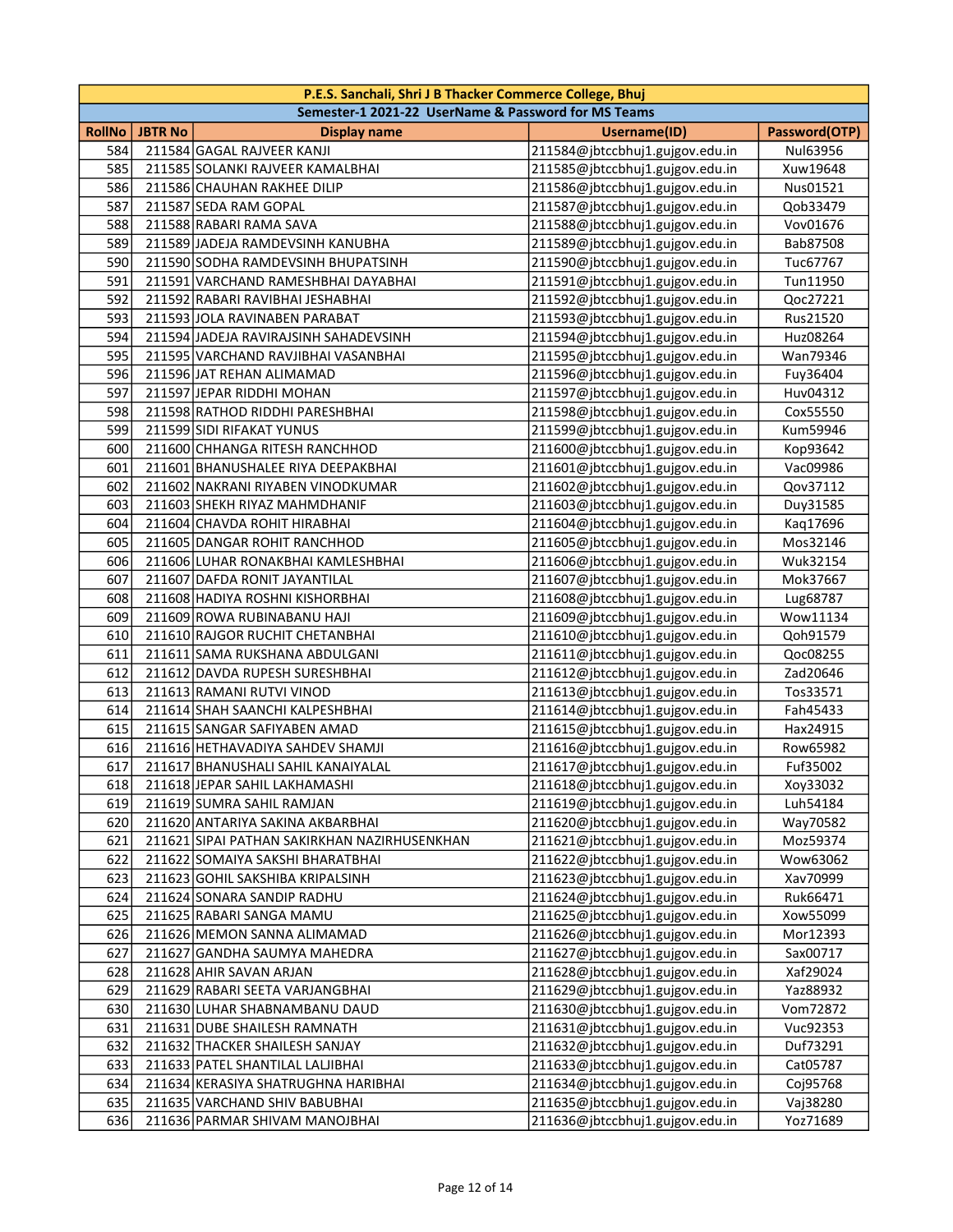| P.E.S. Sanchali, Shri J B Thacker Commerce College, Bhuj |                |                                          |                                 |               |  |  |  |  |
|----------------------------------------------------------|----------------|------------------------------------------|---------------------------------|---------------|--|--|--|--|
| Semester-1 2021-22 UserName & Password for MS Teams      |                |                                          |                                 |               |  |  |  |  |
| <b>RollNo</b>                                            | <b>JBTR No</b> | <b>Display name</b>                      | <b>Username(ID)</b>             | Password(OTP) |  |  |  |  |
| 637                                                      |                | 211637 UPADHYAY SHIVAM RAJESH            | 211637@jbtccbhuj1.gujgov.edu.in | Gaw35034      |  |  |  |  |
| 638                                                      |                | 211638 DABHI SHIVAMKUMAR VASANTBHAI      | 211638@jbtccbhuj1.gujgov.edu.in | Wan25783      |  |  |  |  |
| 639                                                      |                | 211639 GOR SHIVANG KAMALBHAI             | 211639@jbtccbhuj1.gujgov.edu.in | Fuk67190      |  |  |  |  |
| 640                                                      |                | 211640 ANTHU SHIVANI DINESHBHAI          | 211640@jbtccbhuj1.gujgov.edu.in | Xur13279      |  |  |  |  |
| 641                                                      |                | 211641 SUTHAR SHIVANI KANAIYALAL         | 211641@jbtccbhuj1.gujgov.edu.in | Gaj32970      |  |  |  |  |
| 642                                                      |                | 211642 VAGHELA SHIVANI DHARMENDRA        | 211642@jbtccbhuj1.gujgov.edu.in | Yof70367      |  |  |  |  |
| 643                                                      |                | 211643 PATEL SHREYA SANJAY               | 211643@jbtccbhuj1.gujgov.edu.in | Nuf83393      |  |  |  |  |
| 644                                                      |                | 211644 SOLANKI SHRUTI ANANDBHAI          | 211644@jbtccbhuj1.gujgov.edu.in | Jus93035      |  |  |  |  |
| 645                                                      |                | 211645 SONI SHRUTI UMED                  | 211645@jbtccbhuj1.gujgov.edu.in | Poc79708      |  |  |  |  |
| 646                                                      |                | 211646 CHAUDHARY SHYAM MANGANIPRASAD     | 211646@jbtccbhuj1.gujgov.edu.in | Nup44118      |  |  |  |  |
| 647                                                      |                | 211647 GADHVI SHYAM PABUBHAI             | 211647@jbtccbhuj1.gujgov.edu.in | Kuj47764      |  |  |  |  |
| 648                                                      |                | 211648 BHANUSHALI SHYAMKUMAR NARANBHAI   | 211648@jbtccbhuj1.gujgov.edu.in | Quk56769      |  |  |  |  |
| 649                                                      |                | 211649 SAMA SIMRAN OSMAN                 | 211649@jbtccbhuj1.gujgov.edu.in | Coc38589      |  |  |  |  |
| 650                                                      |                | 211650 BHATT SMIT DHARMENDRABHAI         | 211650@jbtccbhuj1.gujgov.edu.in | Cun66672      |  |  |  |  |
| 651                                                      |                | 211651 POKAR SMIT ARVINDBHAI             | 211651@jbtccbhuj1.gujgov.edu.in | Zah73903      |  |  |  |  |
| 652                                                      |                | 211652 POKAR SMITKUMAR VINODBHAI         | 211652@jbtccbhuj1.gujgov.edu.in | Van38005      |  |  |  |  |
| 653                                                      |                | 211653 BHANUSHALI SNEHA DINESHBHAI       | 211653@jbtccbhuj1.gujgov.edu.in | Vad60545      |  |  |  |  |
| 654                                                      |                | 211654 MAHESHWARI SNEHA SHIVJI           | 211654@jbtccbhuj1.gujgov.edu.in | Ruk71912      |  |  |  |  |
| 655                                                      |                | 211655 THACKER SNEHA MANISHBHAI          | 211655@jbtccbhuj1.gujgov.edu.in | Put62320      |  |  |  |  |
| 656                                                      |                | 211656 VORA SNEHA NAVINCHANDR            | 211656@jbtccbhuj1.gujgov.edu.in | Moc33786      |  |  |  |  |
| 657                                                      |                | 211657 KESHRANI SRUSHTI JAYESHKUMAR      | 211657@jbtccbhuj1.gujgov.edu.in | Yuc69957      |  |  |  |  |
| 658                                                      |                | 211658 KUMAR SUBHAM SUKHBIRSINGH         | 211658@jbtccbhuj1.gujgov.edu.in | Wol54381      |  |  |  |  |
| 659                                                      |                | 211659 SHEIKH SUFIYAN FARUK              | 211659@jbtccbhuj1.gujgov.edu.in | Fax31739      |  |  |  |  |
| 660                                                      |                | 211660 JETHI SUHANI HIMANSHU             | 211660@jbtccbhuj1.gujgov.edu.in | Vob14489      |  |  |  |  |
| 661                                                      |                | 211661 SOMESHWAR SUJAL VINOD             | 211661@jbtccbhuj1.gujgov.edu.in | Xaq73713      |  |  |  |  |
| 662                                                      |                | 211662 MISHARA SUNIDHIKUMARI SUDHIRKUMAR | 211662@jbtccbhuj1.gujgov.edu.in | Bof34702      |  |  |  |  |
| 663                                                      |                | 211663 GOHIL SURYADEEPSINH REVANTUBHA    | 211663@jbtccbhuj1.gujgov.edu.in | Sag24669      |  |  |  |  |
| 664                                                      |                | 211664 ANTHU SWEETYBEN DEVJIBHAI         | 211664@jbtccbhuj1.gujgov.edu.in | Yog80327      |  |  |  |  |
| 665                                                      |                | 211665 KHOJA TAHESINFATEMA AZIZ          | 211665@jbtccbhuj1.gujgov.edu.in | Zot33147      |  |  |  |  |
| 666                                                      |                | 211666 ARAB TANVIR HAMADBIN              | 211666@jbtccbhuj1.gujgov.edu.in | Lop59729      |  |  |  |  |
| 667                                                      |                | 211667 RAMJIYANI TARANG RAMESHBHAI       | 211667@jbtccbhuj1.gujgov.edu.in | Bas81737      |  |  |  |  |
| 668                                                      |                | 211668 BHANUSHALI TARUN KHATAUBHAI       | 211668@jbtccbhuj1.gujgov.edu.in | Gub14944      |  |  |  |  |
| 669                                                      |                | 211669 KHATRI TASNIM HASAM               | 211669@jbtccbhuj1.gujgov.edu.in | Sok66648      |  |  |  |  |
| 670                                                      |                | 211670 KHALIFA TAUFIK SABIR              | 211670@jbtccbhuj1.gujgov.edu.in | Kaq63157      |  |  |  |  |
| 671                                                      |                | 211671 SORATHIYA TEJAS RAMESHBHAI        | 211671@jbtccbhuj1.gujgov.edu.in | Dux18292      |  |  |  |  |
| 672                                                      |                | 211672 SOLANKI TILAK JAYESHBHAI          | 211672@jbtccbhuj1.gujgov.edu.in | Koj82915      |  |  |  |  |
| 673                                                      |                | 211673 THACKER TISHA VINODBHAI           | 211673@jbtccbhuj1.gujgov.edu.in | Fuh41910      |  |  |  |  |
| 674                                                      |                | 211674 THAKKAR TISHA MAYURBHAI           | 211674@jbtccbhuj1.gujgov.edu.in | Naj77661      |  |  |  |  |
| 675                                                      |                | 211675 JADEJA TRIPALSINH KULDEEPSINH     | 211675@jbtccbhuj1.gujgov.edu.in | Kug05171      |  |  |  |  |
| 676                                                      |                | 211676 SAMATRAI TULSI PRAVIN             | 211676@jbtccbhuj1.gujgov.edu.in | Wov88602      |  |  |  |  |
| 677                                                      |                | 211677 OZA TWINKLE DILIPBHAI             | 211677@jbtccbhuj1.gujgov.edu.in | Mug74265      |  |  |  |  |
| 678                                                      |                | 211678 SONI UDAY AMIT                    | 211678@jbtccbhuj1.gujgov.edu.in | Mac26440      |  |  |  |  |
| 679                                                      |                | 211679 CHHABHAIYA UKTHI JAVER            | 211679@jbtccbhuj1.gujgov.edu.in | Fac29401      |  |  |  |  |
| 680                                                      |                | 211680 SANKHLA UMANG DINESHBHAI          | 211680@jbtccbhuj1.gujgov.edu.in | Rad20577      |  |  |  |  |
| 681                                                      |                | 211681 SOLANKI UMANG KISHORBHAI          | 211681@jbtccbhuj1.gujgov.edu.in | Qod08339      |  |  |  |  |
| 682                                                      |                | 211682 SANKHLA UMANGKUMAR SANJAYBHAI     | 211682@jbtccbhuj1.gujgov.edu.in | Foy76432      |  |  |  |  |
| 683                                                      |                | 211683 PARGADU URMILABEN BUDHALAL        | 211683@jbtccbhuj1.gujgov.edu.in | Ham21744      |  |  |  |  |
| 684                                                      |                | 211684 HADIYA URVASHIBEN MAVJIBHAI       | 211684@jbtccbhuj1.gujgov.edu.in | Zum15072      |  |  |  |  |
| 685                                                      |                | 211685 PATEL URVI RAJESHBHAI             | 211685@jbtccbhuj1.gujgov.edu.in | Nam62054      |  |  |  |  |
| 686                                                      |                | 211686 CHAVDA UTTAM SHAMJI               | 211686@jbtccbhuj1.gujgov.edu.in | Wuk77149      |  |  |  |  |
| 687                                                      |                | 211687 RAJGOR VAITIKKUMAR UMESH          | 211687@jbtccbhuj1.gujgov.edu.in | Cak30397      |  |  |  |  |
| 688                                                      |                | 211688 RATHOD VANDNABEN PREMJI           | 211688@jbtccbhuj1.gujgov.edu.in | Fan62809      |  |  |  |  |
| 689                                                      |                | 211689 RATHVA VANITABEN BIJALBHAI        | 211689@jbtccbhuj1.gujgov.edu.in | Lut52533      |  |  |  |  |